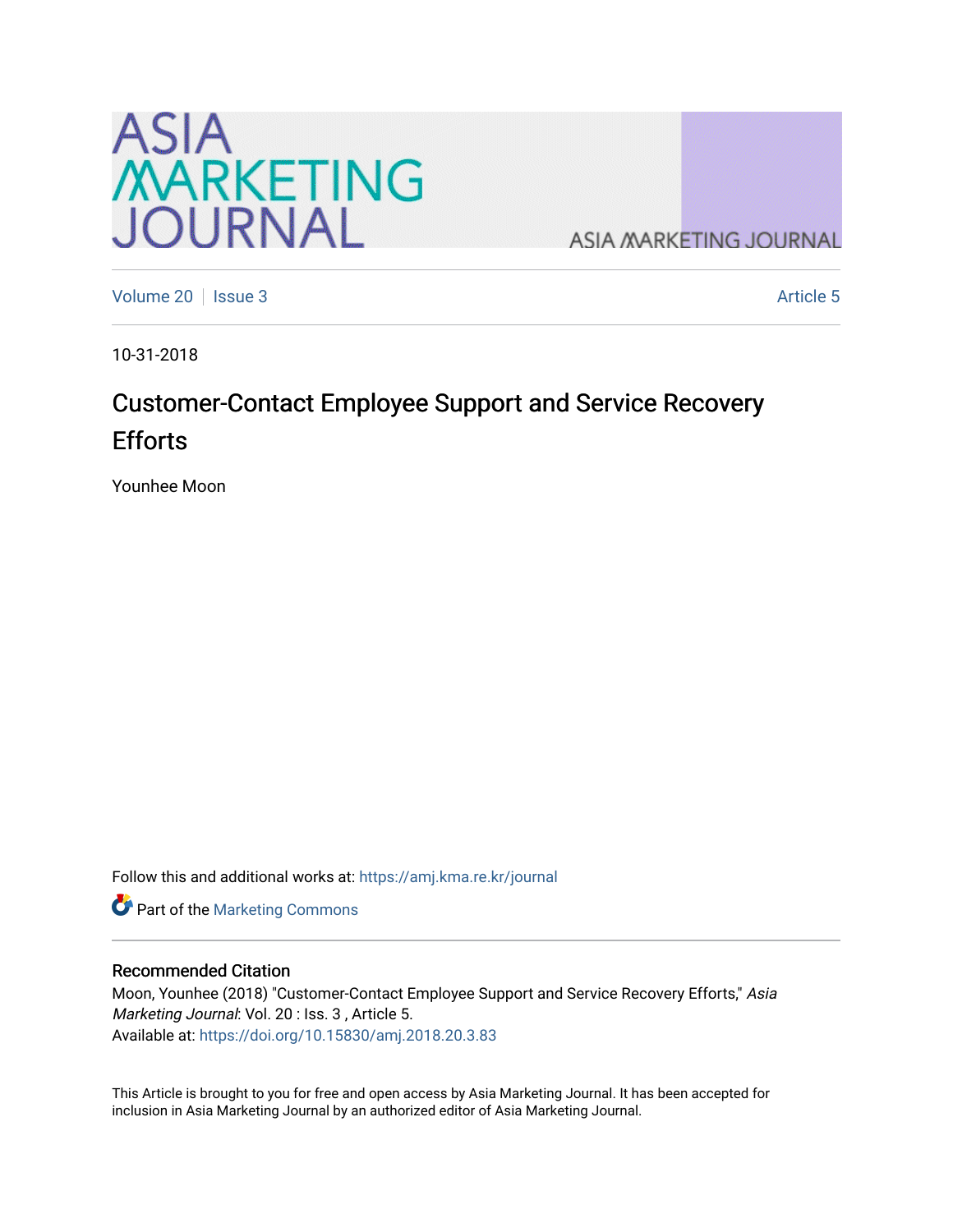# Customer-Contact Employee Support and Service Recovery Efforts: The Mediating Role of Job Burnout and Customer Orientation

## Younhee Moon\*

The purpose of this research is to investigate the effect of customer-contact employees support on service recovery efforts. Service companies should try to prevent the service failure situation from occurring, but it is realistic that the service failure occurs due to the characteristics of the service. Service recovery efforts of service providers are important because effective responses to service failures can enhance customer satisfaction despite service failures. Social support for customercontact employees needs to improve service recovery efforts. Specifically, this study focuses on the mediation roles of job burnout and customer orientation in relationship between social support for customer-contact employees and service recovery efforts. Social exchange theory was used as the theoretical underpinning of the research model. Based on reciprocity principle, this paper suppose that support for customer-contact employees and service recovery effort are a kind of social exchange relationship.

Social supports for customer-contact employees are categorized into internal and external organization. Internal organization is POS(perceived organizational support) and external organization is customer support. The research model was tested with the data gathered from the flight attendants whose emotional labor intensity was relatively high and the service failure frequently occurred. As a result of analysis, social supports for customer-contact employees classified into organizational support, supervisor support, and customer support are found to have differential impacts on job burnout and customer orientation. It has been found that job burnout of service providers is negatively affecting service recovery efforts. On the other hand, customer orientation of service providers has a positive influence on service recovery efforts.

Based on the results of the analysis, we provide practical implications for effective service recovery efforts in service failure situations, and suggest the theoretical implications to explain the process of service recovery effort. Finally, limitations of the study and directions for future research are suggested.

Key words: Employee Support, Job Burnout, Customer Orientation, Service Recovery Efforts

Senior Researcher, Gwangju Regional Council of Human Resources Development (m-junia@hanmail.net)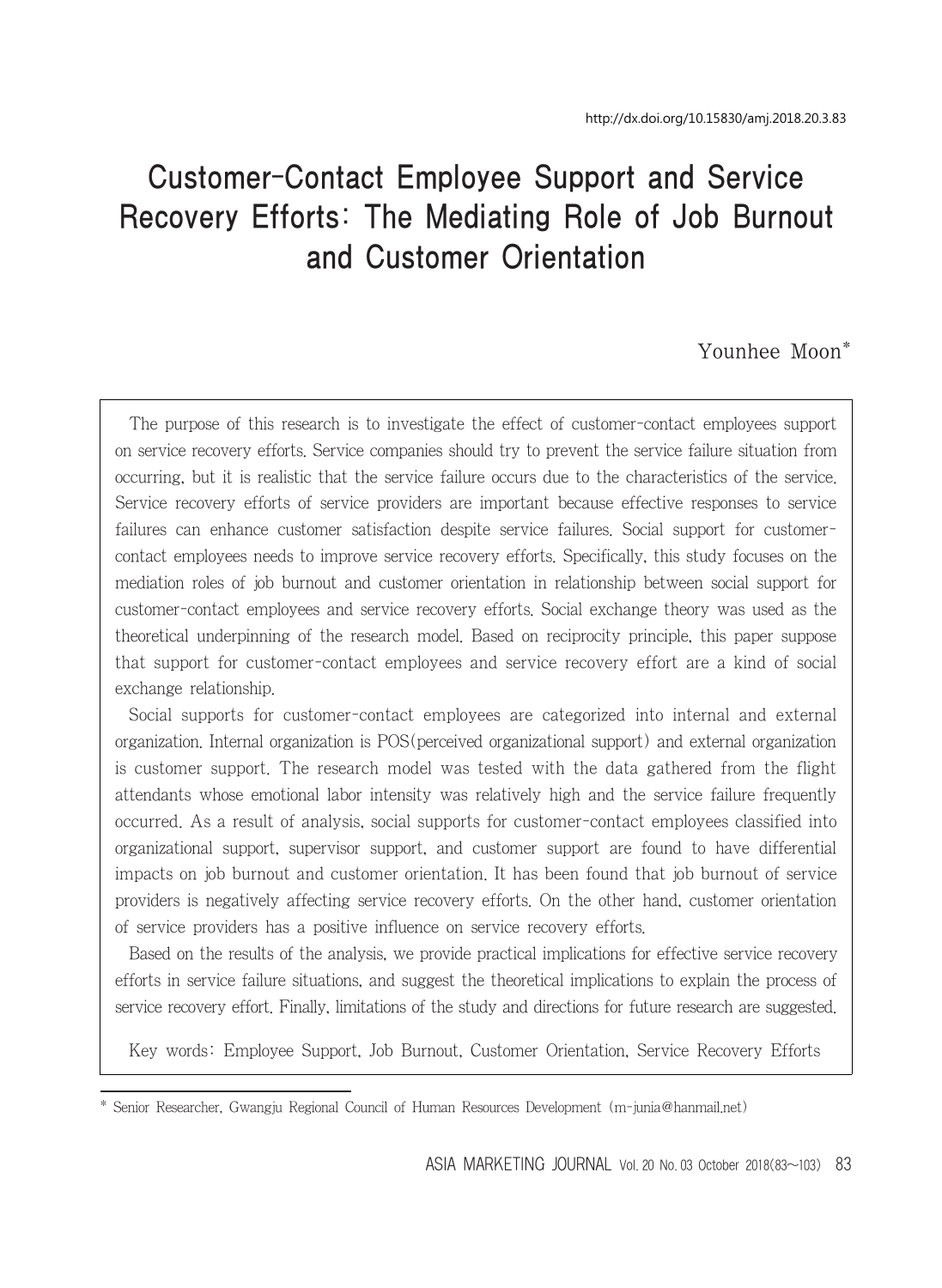# Ⅰ. Introduction

The role of customer-contact employee is important, for the service is delivered through contact and interaction between the customer and the customer-contact employee in comparison with the tangible product. The attitudes and behaviors of customer-contact employee have a great influence on customer perception of service quality, which can ultimately be linked to the profitability of the company(Bowen and Peterson 1994). However, in the case of contact employees, frequent interaction with customers often causes mistakes or failures in the process of delivering services. Preventing service failures is a top priority, but there is always the possibility of service failures due to the characteristics of the service. Therefore, when a service failure occurs, it is very important to do some proper response and resolution efforts. Service recovery efforts in service marketing mean employees' efforts to resolve complaints and service failures when it happened. In the event of a service failure, the company can have an opportunity to build a stronger relationship with the customer than before the service failure through an aggressive and appropriate recovery effort.

This study focused on the process of improving service recovery efforts based on the importance of service recovery efforts in service failure situations. Research on service recovery has acknowledged that service failures can occur and has been focused on how to actually recover from such service failures. In other words, previous researches related to service recovery have suggested solutions for service failures and verified the effectiveness of each method. As a method for service recovery, a variety of tools such as apology, recognition, explanation, and reward are found in previous researches. Kim and Moon (2017) introduces related specific methods of service recovery in detail. If the attitude or condition of the service recovery effort is not good, any service recovery method will not be effective, even though it is important how the service recovery is done. Previous studies on service recovery focus on methods and effects of service recovery; on the other hand, this study focuses on the process of increasing service recovery efforts.

The physical and psychological state of the employee at the contact point with the customer is important for the service recovery in order to recover the service smoothly. Employees' mental and physical conditions necessary to perform service recovery efforts are not able to be controlled or managed by only his- or herself effort. According to reciprocity in Social Exchange Theory (Blau 1964), perceived organizational support (POS) for employees in the exchange of organizational and employee relationships can lead to positive attitudes and behavioral behavior(Graen and Uhl-Bien 1995; Liden and Maslyn 1998). Employees who receive a lot of support and encouragement from organizations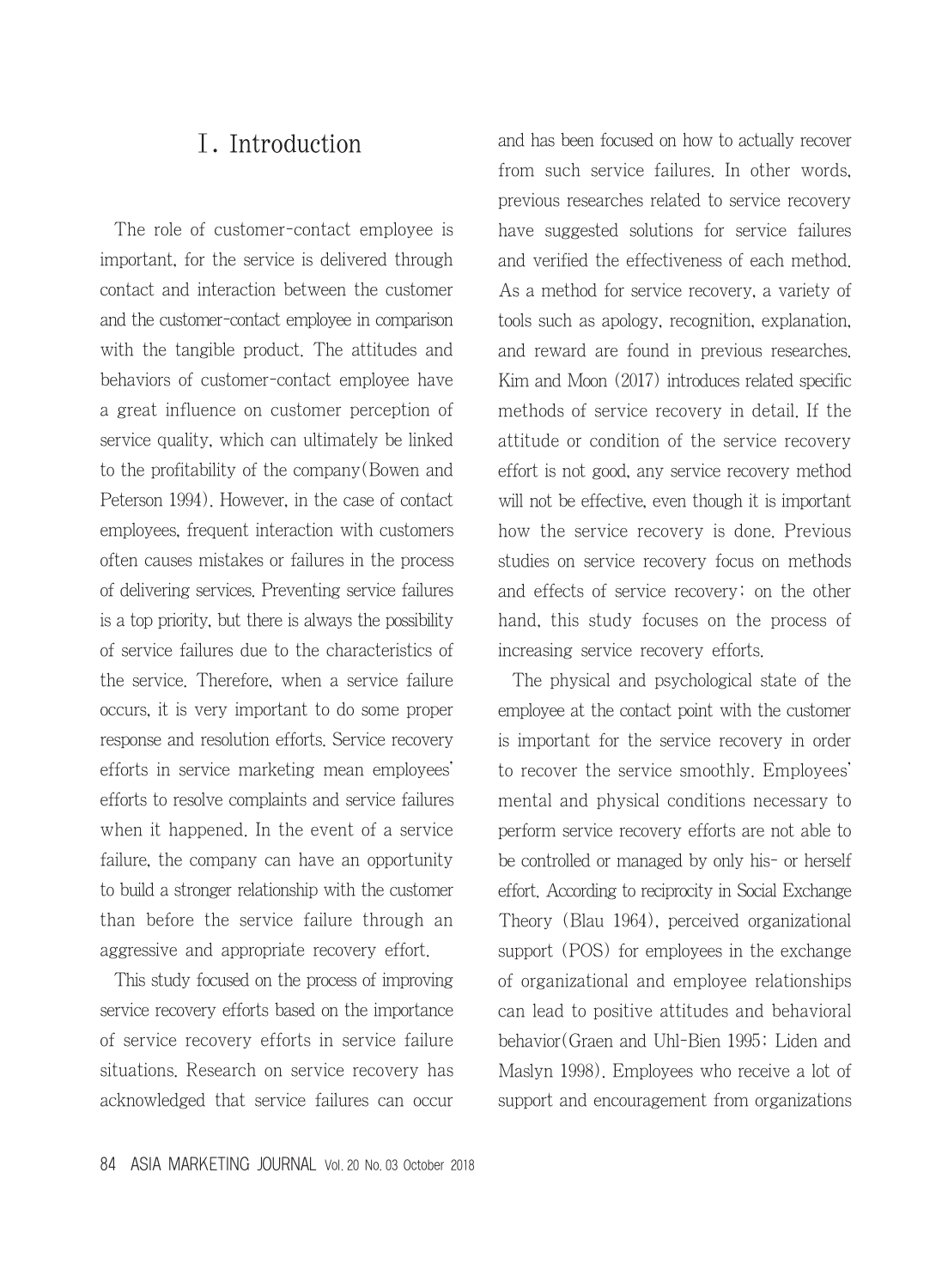based on reciprocal principles with the organization are more likely to actively perform service recovery efforts. In exchange relations with employees, the reciprocal principle is that the social support besides the organization 's support can also promote the employee' s service recovery effort. The exchange parties, which are mainly contacted by employees during the service delivery process, may be internal to the organization such as direct supervisor or co-worker, but may have family members, friends, customers, etc. outside the organization. Among them, the attitude of the customer and the service behavior can be greatly changed depending on how the employee perceives the exchange relation with the customer whom the employee is facing(Yoon, 2009). In this study, the factors that can improve the employee 's service recovery effort are divided into the organization and the customer in view of reciprocity.

The impact of organizational and customer support for employees on employee service recovery efforts is to provide a more sophisticated understanding of the relationship between employee support and service recovery efforts by identifying how the state of mind and body has changed as a result of such support. In this study, the mediating variables are considered to understand the relationship between support for service contact employees and employee service recovery efforts. They are job burnout and customer orientation.

In previous researches, emotional labor, such

as the surface acting increases job burnout, resulting in lower quality of service for customers (Hochschild 1983). In jobs where consumercontact is frequent, such as airline crew, call center counselors, hotel employees, etc., employee experiences stress due to emotional labor. Employees working at contact points with customers are in need of organizational support or customer support, because they are performing physical labor, mental labor, and emotional labor. This support can alleviate job burnout and positively affect service recovery efforts.

The higher the customer orientation of a service provider, the more likely it is to act to increase customer satisfaction, for service employees are not obligated to provide services to customers but rather as pleasure(Kelly 1992). So, it is expected that employees who are highly customer oriented will perform the service recovery efforts more actively and happily.

The purpose of this study cam be summarized as follows. First, the improvement of the recovery effort itself rather than solving the service recovery effort of the employees is focused, and the influence of the main target organization and customer support in the exchange relationship with employees based on mutually reciprocal principle is analyzed. Second, the effects of organizational support and customer support on employee 's service recovery effort were examined. Job burnout and customer orientation were considered as the mediating variables. In this case, the job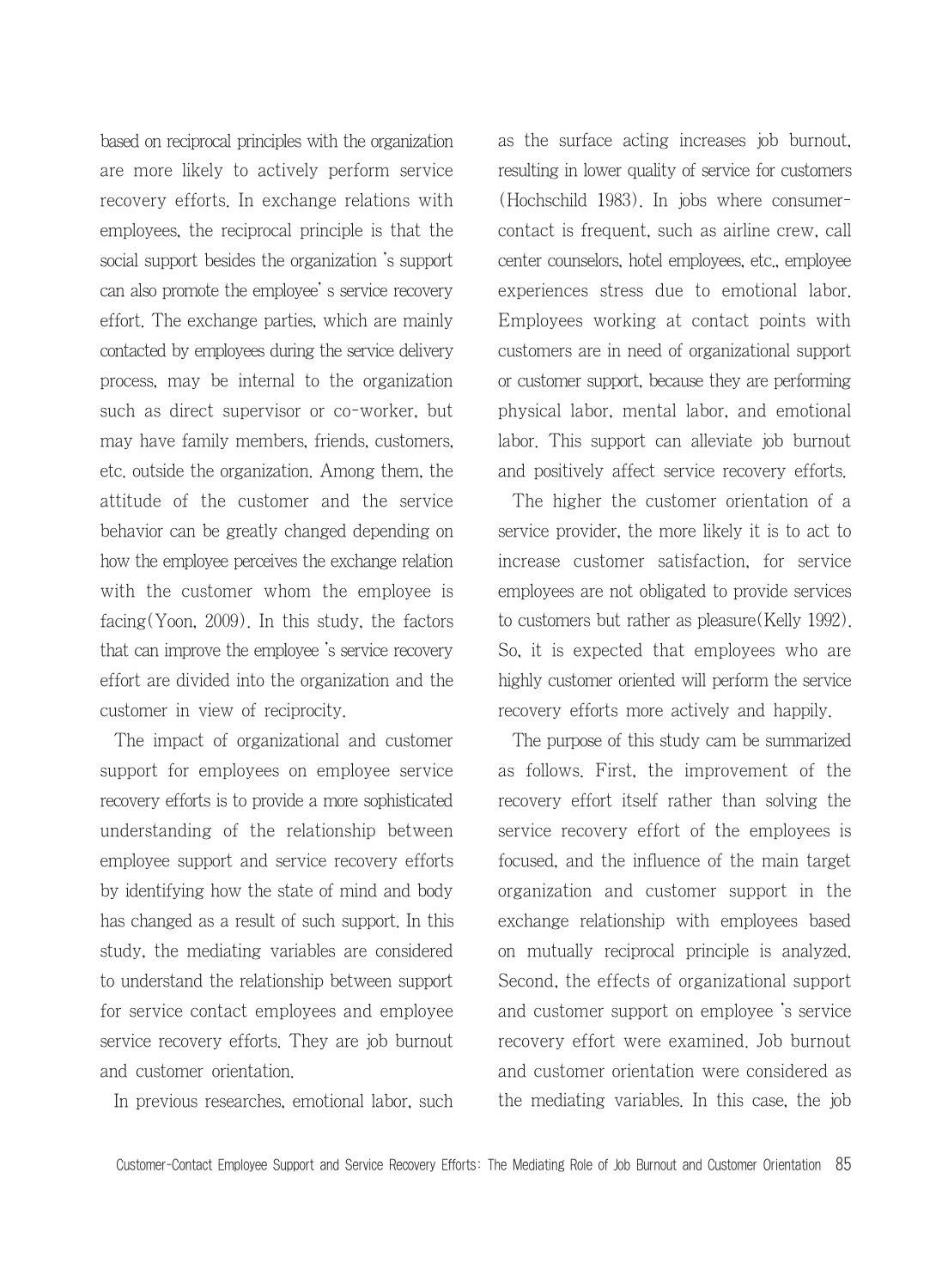burnout was analyzed based on two different meanings. First one is the result of exhaustion, which means physical and mental exhaustion; and second one is psychological disengagement, from skepticism and cynicism about work.

# Ⅱ. Theoretical Background and Research Hypotheses

## 2.1 Service Recovery Efforts

It should be preceded by creating a situation in which service failure does not occur during service delivery process; however, unfortunately it is very difficult to fully control service failure in advance. Therefore, in addition to proactive prevention efforts for minimizing service failures, efforts to effectively overcome service failures are required at the same time by service companies. What causes the customer's serious dissatisfaction arises only in the process of recovering the service failure rather than the service failure itself(Bitner, Booms, and Tetreult, 1990). This means that service recovery efforts are important because service recovery can lead to higher customer satisfaction than existing services even if a service failure occurs. Johnston (1999) analyzed the effectiveness of the service recovery strategy according to the severity of the service failure using the scenario method. That is, if a service failure occurs, customer satisfaction can be achieved by actively seeking service recovery effort. This implies the effectiveness and importance of service recovery.

Previous studies related to service recovery have mainly focused on the means of effort used for service recovery. Bitner, Booms and Tetreault (1990) presented acknowledgment, explanation, apologize, and reward as methods for service recovery effort. In addition, there are some differences according to criteria that classify the methods of service recovery efforts including urgent restoration, empathy, and symbolic follow-up confirmation(Bell and Zemke 1987). However, these researches shows a common feature to see the effect of each method of service recovery effort. Kim and Moon (2017) examined how to list the recovery strategies for service failures in view of customers, and demonstrated the effect of each service recovery strategy. In this study, the classification criteria of service recovery strategies in previous studies and the effect of dividing recovery strategy into monetary dimension, behavioral dimension, and psychological dimension are examined.

In the case of interaction with customers at customer contacts, such as airline crews, customer interactions are often exposed to negative situations such as customer complaints or service failures. Long-term exposure to a negative situation will accumulate stresses, which will make it difficult for service failures to occur and at the same time to make appropriate recovery efforts for service failures. Therefore,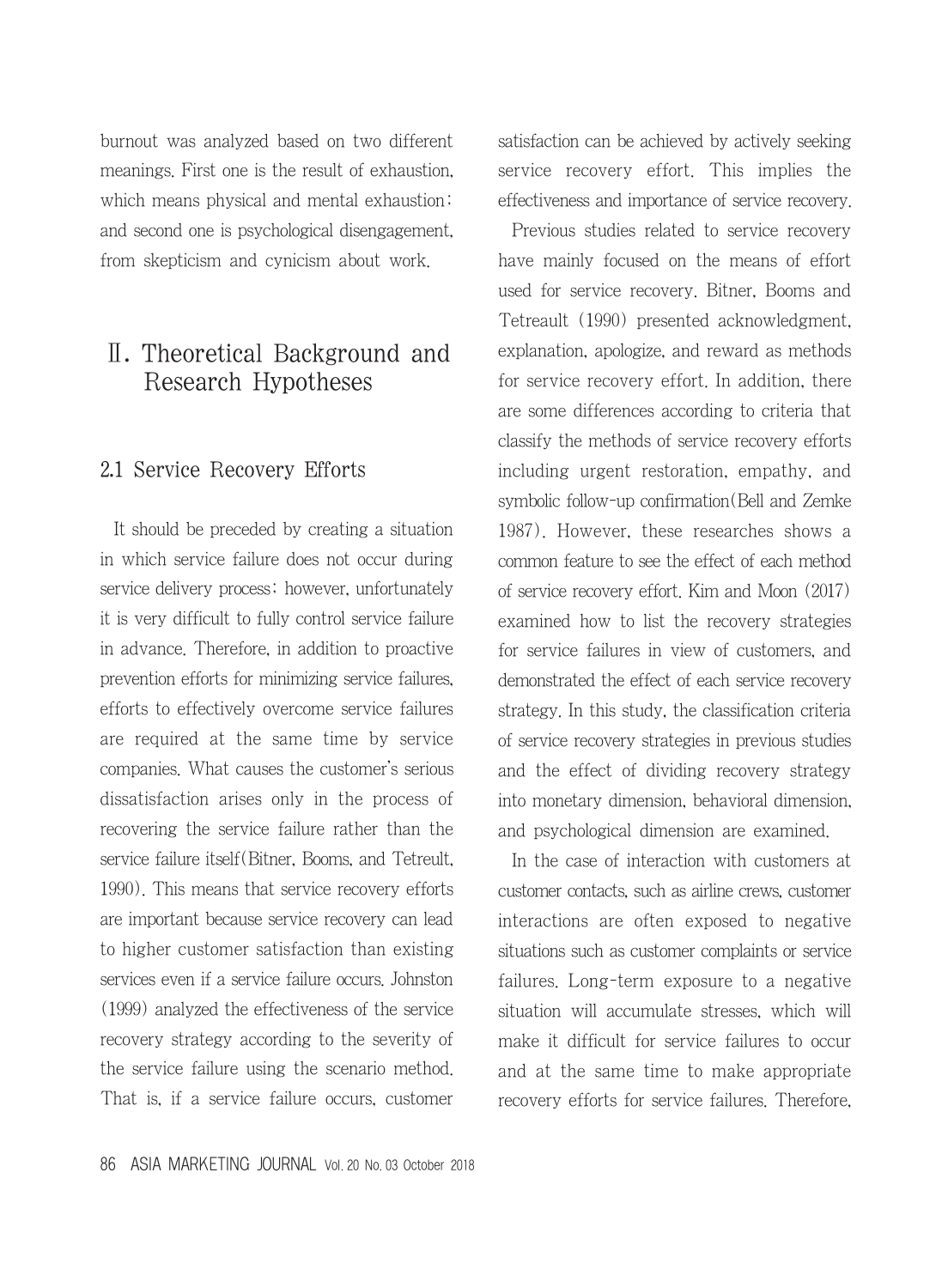the psychological and mental status of employees who are engaged in job performance is important for active and smooth service recovery effort.

## 2.2 Job Burnout and Customer Orientation

#### 2.2.1 Job Burnout

It is known that dealing with customers directly leads to a variety of job stresses, and cumulative long-term stresses caused by frequent customer-facing occupations with frequent human contact are likely to lead to job burnout (Maslach and Schaufeli, 1993). Therefore, it is highly likely to appear to employee in the field of providing continuous and repeated customer contact services in the process of maintaining close relationship with others for a long time.

Causes of job burnout include personal factors such as the nature of employees, customer factors such as customer expectations or contact frequency, and workplace environmental factors such as workload. Among these factors, customer-related factors such as customer contact frequency are known to be the most frequent cause of job burnout(Cordes and Dougherty, 1993). Job burnout can be defined as an emotional and physically exhausted state due to the negative psychological experience experienced by exposure to long-term job stress (Maslach and Schaufeli 1993). Job burnout is present in many people who work for people, and it is a phenomenon of ineffectiveness and loss of meaning due to physical and mental exhaustion. The biggest problem of job burnout is that once it happens, it gets worse. As a result of gradual development of job burnout, employee experience psychological separation from their work experience, fatigue, and cynical and rigid reactions(Cherniss 1980).

The Maslach Burnout Inventory (MBI), which was developed for service workers, is commonly used as a concept and component of job burnout (Maslach 1982). According to this study, the concept of job burnout is composed of exhaustion, disengagement, and reduced feelings of reduced personal accomplishment that can occur to employees in the service industry. Burnout means physical and mental exhaustion. Psychological deviation from work means having a skeptical and cynical attitude toward work. On the other hand, 'low personal fulfillment' dimension is not only the lowest correlation with the other two dimensions of job burnout (Lee and Ashforth 1996), but also is a concept that reflects personal personality characteristics similar to self-efficacy (Cordes and Dougherty

Recently, several studies also tend to measure the components of job burnout as "exhaustion" and "psychological departure from work"(Park and Kim 2006; Park and Lee 2014; Shin 2003).

Based on previous researches, in this study, depletion and psychological departure were identified as key components of job burnout. In the case of service employees' job burnout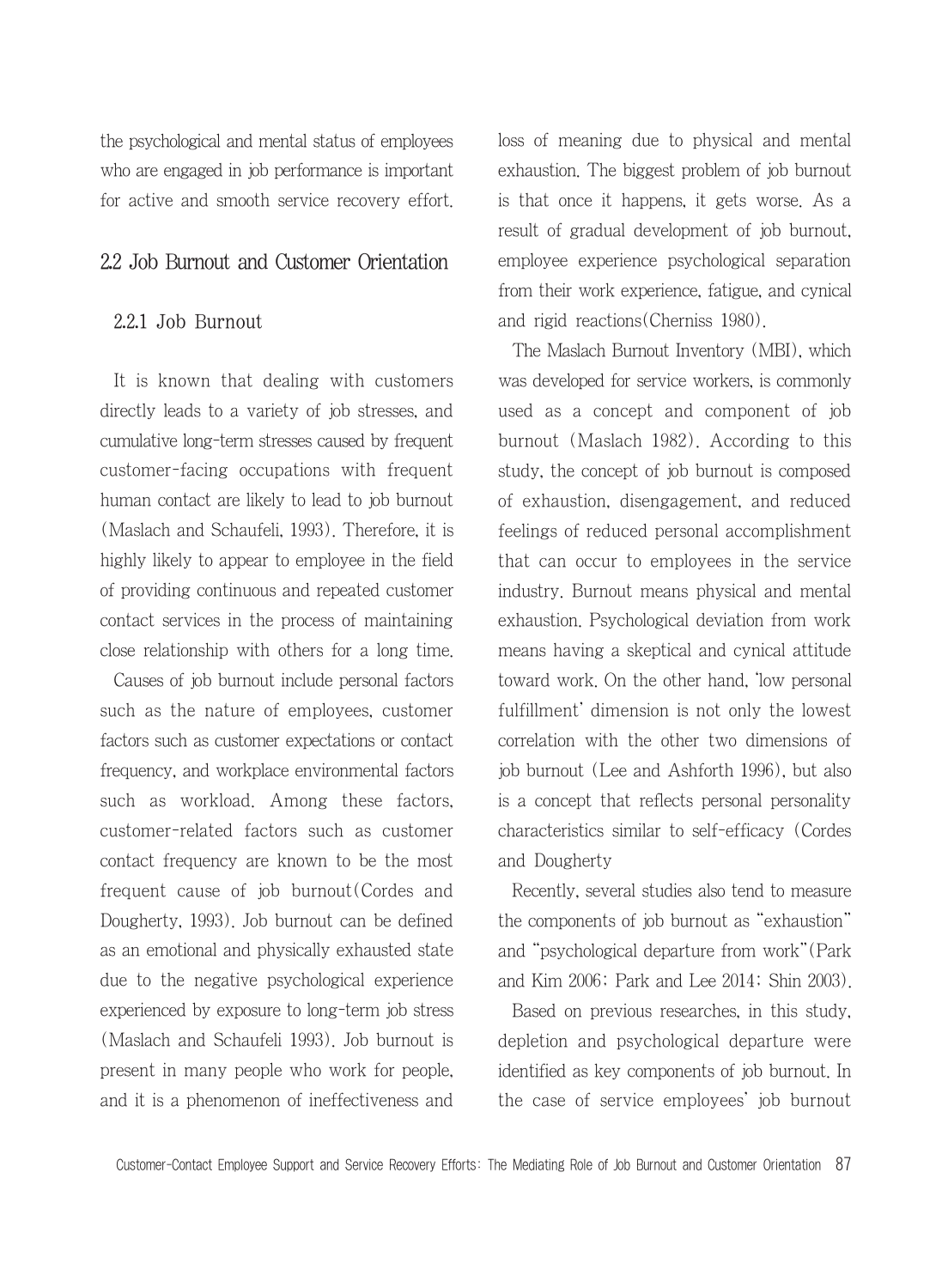experience, it is known that they are less interested in others as a defensive response strategy, try to maintain psychological distance themselves, and even increase the possibility of negative behavior (Maslach 1982). Job burnout leads to a decline in the quality of their work, especially in service workers, which can have a negative impact on customer service. Therefore, if employee job burnout increases, the possibility of not actively engaging in service recovery efforts increases, and there may be a risk that the situation may worsen rather than solve service failure. Based on the above, the following hypothesis was presented.

- H1: Depletion of job burnout will have a negative(-) impact on service recovery efforts (recognition, explanation, apology).
	- H1-1: Depletion of job burnout will have a negative(-) impact on recognition.
	- H1-2: Depletion of job burnout will have a negative(-) impact on explanation.
	- H1-3: Depletion of job burnout will have a negative( $\overline{\cdot}$ ) impact on apology.
- H2: Deviations from job burnout will have a negative(-) impact on service recovery efforts (recognition, explanation, apology).
	- H2-1: Deviations from job burnout will have a negative(-) impact on recognition.
	- H2-2: Deviations from job burnout will have a negative(-) impact on explanation.
	- H2-3: Deviations from job burnout will have

a negative(-) impact on apology.

## 2.2.2 Customer Orientation

Customer orientation refers to the temperament or propensity of the employee to meet the customer's desire in the work environment, and is a personal characteristic required of the contact person to directly deal with the customer (Brown, Mowen, Donavan and Licata 2002). It can be defined as the motivation and ability of employees to help their customers in making decisions that satisfy their needs and desires (Hofman and Ingram 1991). Service providers 'performance activities to satisfy customers' desires with customer interests first are important in terms of continuous relationship with customers and corporate performance, and customer orientation of service employees is required for this. Customer orientation is important because high-customer-oriented employees strive to satisfy their customers (Kelly 1992).

It is known that personality characteristics such as customer orientation of contact employees, who frequently interact with customers, affect positive or negative responses in social interaction. Service employees with high customer orientation are more likely to want to know what their customers want, and are less stressed by excessive expectations and ambiguous expectations of customers (Babakus et al. 2009). Employees with high customer orientation are highly competent to provide customer service based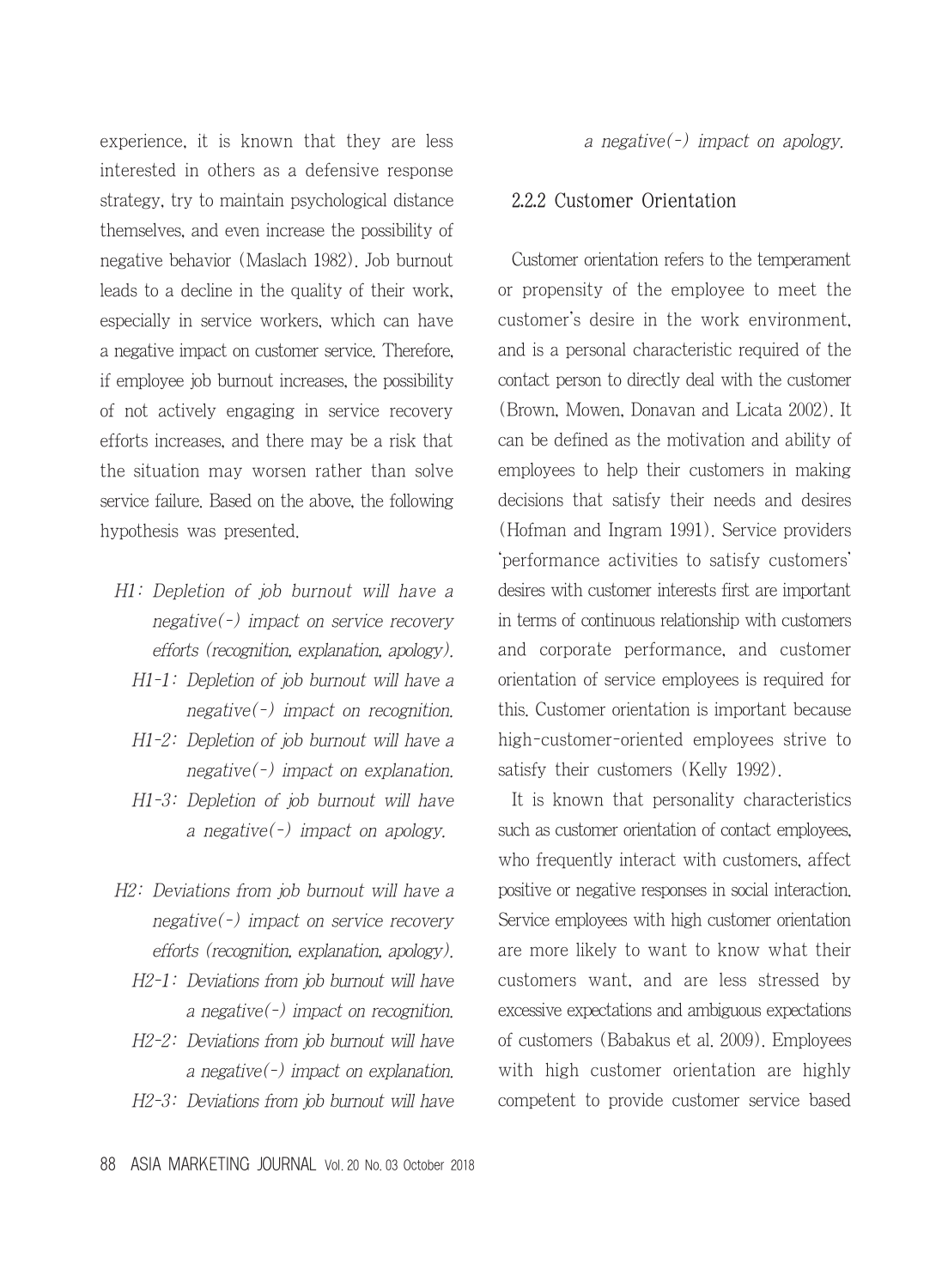on positive attitude with joy. Therefore, customer orientation of employees is expected to have a positive impact on service recovery efforts.

- H3: Customer orientation will have a positive  $(+)$  impact on service recovery efforts (recognition, explanation, apology).
	- H3-1: Customer orientation will have a  $positive(+)$  impact on recognition.
	- H3-2: Customer orientation will have a positive( $+$ ) impact on explanation.
	- H3-3: Customer orientation will have a  $positive(+)$  impact on apology.

## 2.3 Employee Support

Social support encourages individuals to believe that they are being cared for and loved, to feel valued and worthy, and to be part of a network of communication and mutual accountability. It is known that it may be given from the inside of an organization such as a supervisor and a colleague, may be given from the outside such as a family member and an acquaintance, and reduces stress and job burnout and increases the job ability (Park 2014; Choi 2016)

Bernier (1998) conducted in-depth interviews with 20 service workers and 16 other field specialists. As a result, social support, economic support, and organizational support were found to promote psychological exhaustion recovery (Choi et al. 2015) In the service industry, the main social interaction target of the customer contact person is the customer who purchases the service from outside the organization and the role communicator (manager, superiors, colleagues, subordinates, etc.) within the organization (Choi 2016). Based on these findings, this study divided into organizational support and customer support as a source of support for service employees.

## 2.3.1 Organizational Support

Organizational support is defined by the broad beliefs of employees related to the extent to which an organization values the contributions of its employees and cares about their welfare (Eisenberger 1986). The perception of organizational support includes not only external support such as wage and promotion provided by the organization but also psychological support through social interaction (Kwon et al. 2015).

Organizational support includes instrumental and emotional support of supervisors and colleagues as well as programs to help them perform smoothly, which serves as a means to mitigate the negative impact of emotional labor(Park and Kim 2009). In addition, it is possible to improve the job attitude by finding support from the organization and positive effect on job performance and innovative proposal (Yoon 2009).

Organizational members asserted that they can feel the duty of exchange to be more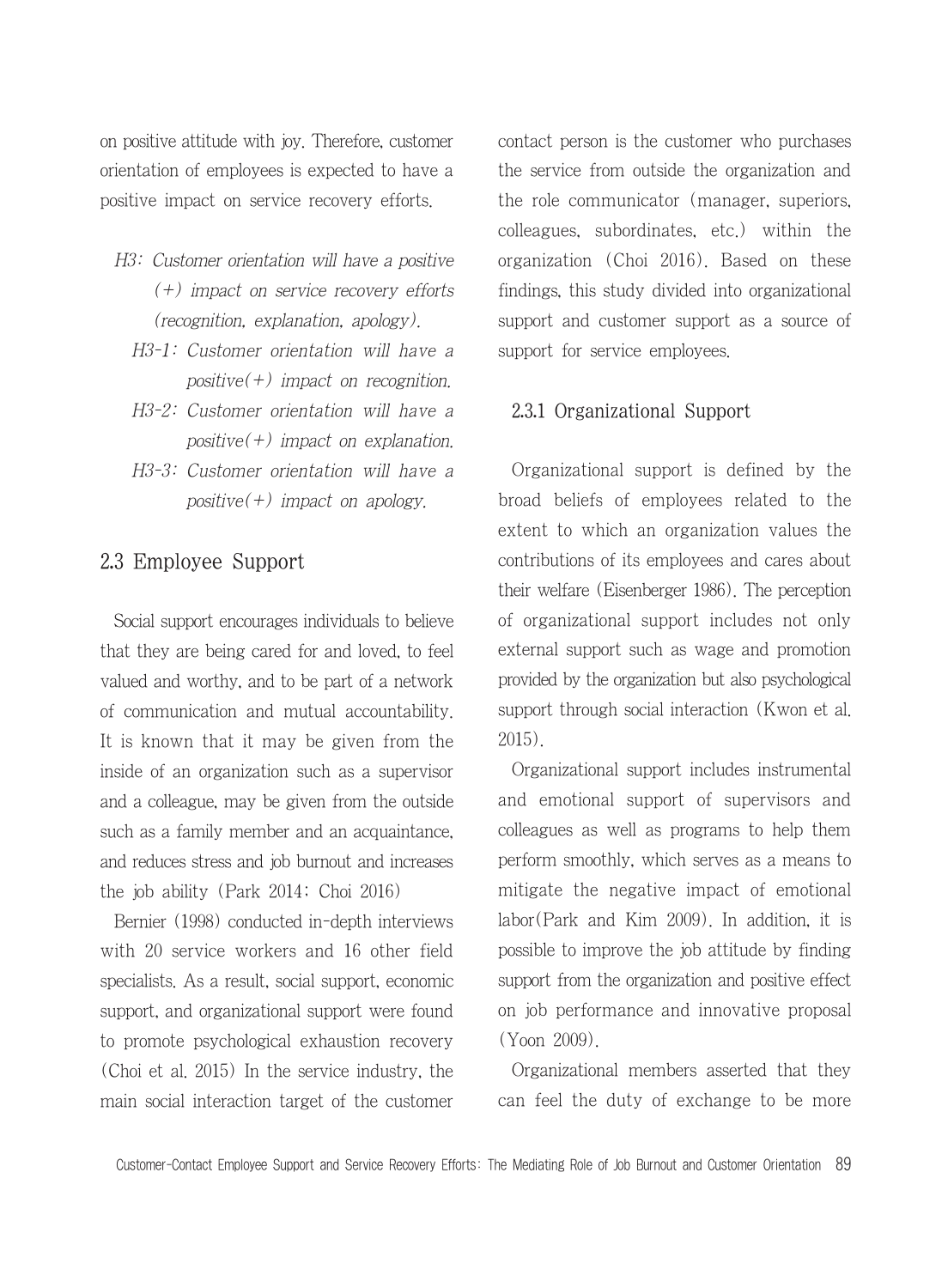committed to the organization by recognizing support from the organization, such as care and support(Jun 2015). The concept of organizational support is based on reciprocity norms and is therefore an important concept for explaining the exchange relationship between the organization and its members(Oh et al. 2013). In this respect, recognition of organizational support has a duty to reward members, resulting in emotional commitment to the organization, the efforts of the members to achieve the organization's goals, and can be expressed as desirable response behaviors such as job performance and organizational commitment (Rhoades and Eisenberger, 2002). According to the reciprocity principle of social exchange theory, the more employees perceive organization support, the greater the sense of duty to compensate for the organization's behaviors (Bettencourt 1997).

- H4: Organizational support will have a negative (-) impact on job burnout, and a positive (+) effect on customer orientation.
	- H4-1: Organizational support will have a negative(-) impact on depletion of job burnout.
	- H4-2: Organizational support will have a negative( $-$ ) impact on deviations from job burnout.
	- H4-3: Organizational support will have a  $positive(+)$  effect on customer orientation.

## 2.3.2 Customer Support

Customer emotions can affect employee emotions in the workplace. In addition, in the process of interaction between customers and employees, customer emotions can infect employee emotions and have a significant impact on their future behavior. Employee perceptions of exchange relationships with customers have significant managerial implications because they have a strong impact on their service performance (Yoon, 2009).

Unlike products, services generate and consume at the same time, and this concurrency allows the service customer to participate in the service delivery process when the service is performed. According to Mohr and Bitner (1995), customer behaviors and attitudes in customer interactions are important factors in determining employee effort. In other words, if the attitude and behavior of the customer at the service contact point is positive for the service provider, the employee makes the best effort (Yoon 2000). This means that the principle of reciprocity can work not only in relation to employees and organizations, but also in exchanges between employees and customers.

H5: Customer support will have a positive (+) impact on customer orientation, and negative (-) influence on job burnout. H5-1: Customer support will have a negative (-) influence on depletion of job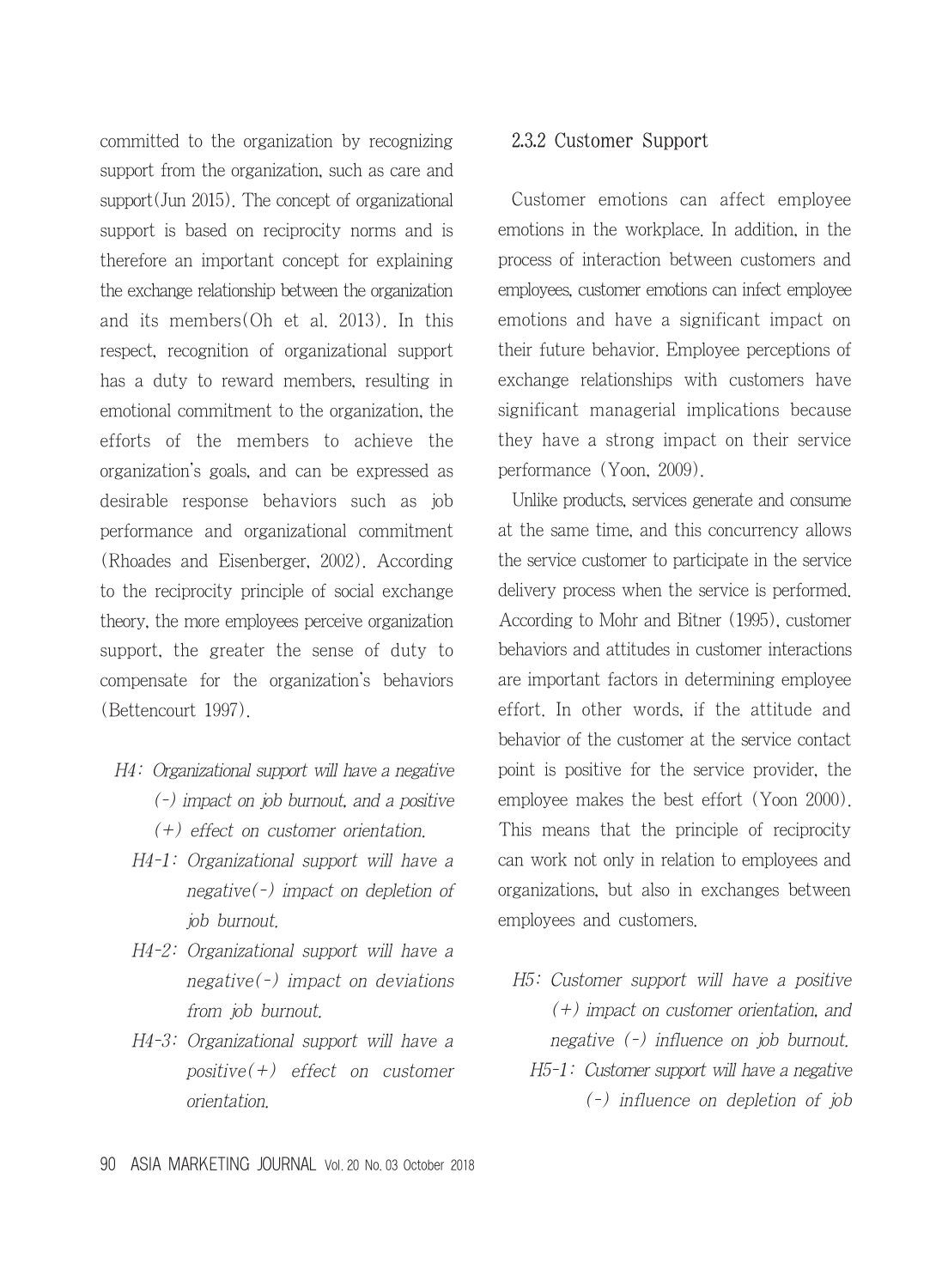burnout.

- H5-2: Customer support will have a negative (-) influence on deviations from job burnout.
- H5-3: Customer support will have a positive (+) impact on customer orientation.

# Ⅲ. Empirical Analysis

## 3.1 Research Model and Data Collection

The research model to be analyzed empirically in this study is shown in  $\langle$ Figure 1 $\rangle$ . This study focuses on the process of relationship between service support and service recovery effort, and considering job burnout(depletion, deviation) and customer orientation as a mediating factor.

Service support employees are divided into

organizational support and customer support.

The research model was verified with the data gathered from the flight crews whose emotional labor intensity was relatively high and the service failure occurred. Specifically, the questionnaire survey was conducted for the cabin crews working on domestic airlines, and 146 departments were used for the final analysis.

As for the characteristics of the survey respondents, the sex ratio was found to be female (97.3%) and male (2.7%) due to the specificity of the airline. Age was in the order of 30s (56.8%), 40s (32.9%), and 20s (10.3%). Marriage was married (69.2%) and unmarried (30.8%), the married crew was higher than expected. The number of years of service was the highest in 6-10 years (34.9%), followed by  $16 \sim 20$  years (28.1%) and  $11 \sim 15$  years (26.7%). In terms of rank, the order of advisor  $(45.9\%)$ , secretary  $(39.0\%)$ , general crew



<Figure 1> Research Model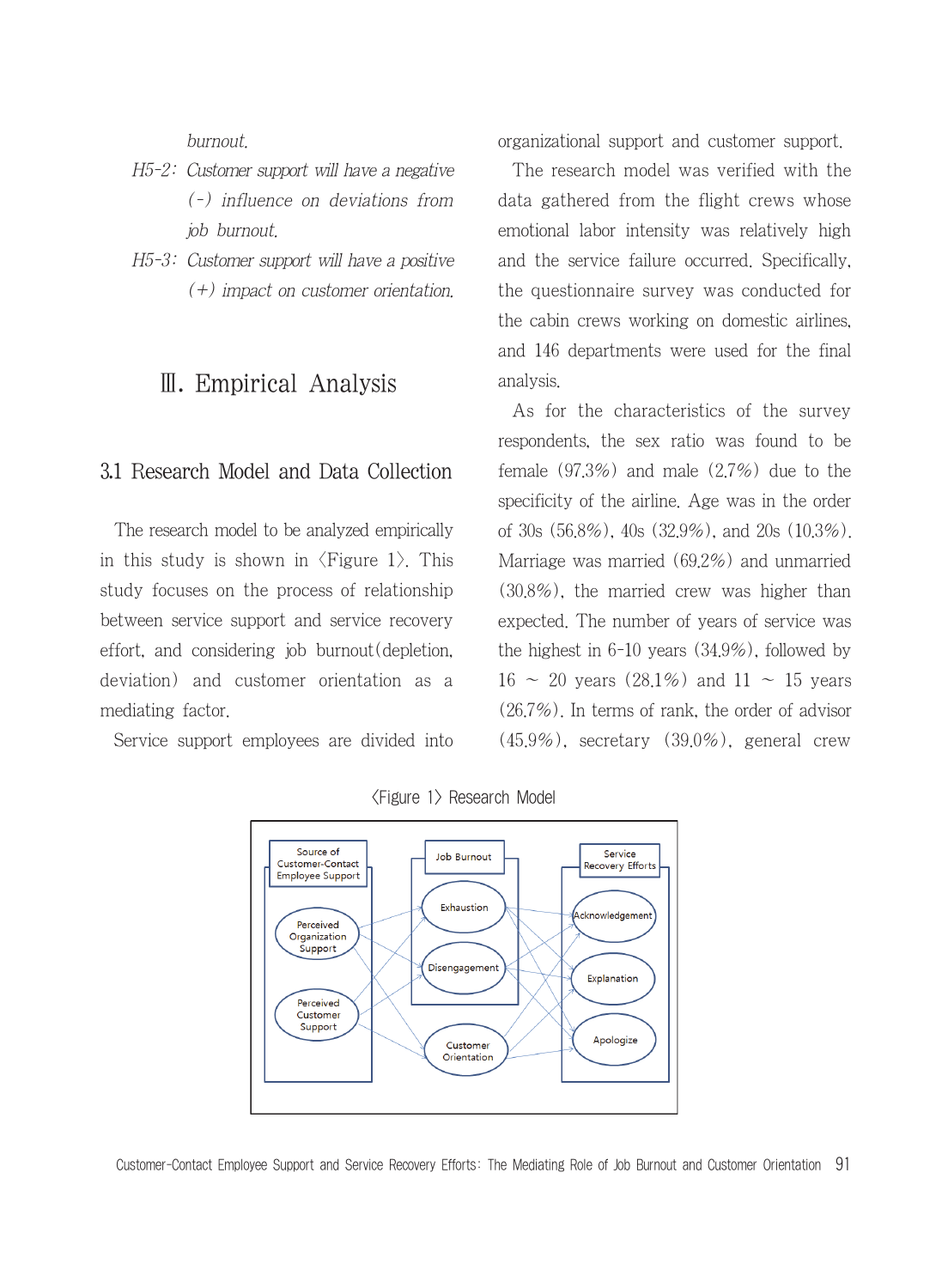(11.6%) and internship crew (3.4%). In the case of job, the upper class (69.9%), manager (19.2%) and EY class (11.0%) are distributed in order.

| Survey<br>Items | Characteristics      | Frequendy<br>(Person) | Ratio<br>( %) |
|-----------------|----------------------|-----------------------|---------------|
| Sex             | Male                 | 4                     | 2.7           |
|                 | Female               | 142                   | 97.3          |
|                 | 20s                  | 15                    | 10.3          |
| Age             | 30s                  | 83                    | 56.8          |
|                 | 40s                  | 48                    | 32.9          |
|                 | Unmarried            | 45                    | 30,8          |
| Marriage        | Married              | 101                   | 69.2          |
|                 | $1\neg 5$ years      | 11                    | 7.5           |
|                 | $6 \sim 10$ years    | 51                    | 34.9          |
| Service         | $11 - 15$ years      | 39                    | 26.7          |
| Years           | $16 \sim 20$ years   | 41                    | 28.1          |
|                 | $21 - 25$ years      | 2                     | 1.4           |
|                 | $26 \sim 30$ years   | 2                     | 1.4           |
| Rank<br>Job     | Internship Crew      | 5                     | 3.4           |
|                 | General Crew         | 17                    | 11.6          |
|                 | Advisor              | 67                    | 45.9          |
|                 | Secreetary or higher | 57                    | 39.0          |
|                 | EY Class             | 16                    | 11.0          |
|                 | <b>Upper Class</b>   | 102                   | 69.9          |
|                 | Manager              | 28                    | 19.2          |

|             |  |  | <table 1=""> General characteristics of survey</table> |  |  |  |  |  |  |
|-------------|--|--|--------------------------------------------------------|--|--|--|--|--|--|
| respondents |  |  |                                                        |  |  |  |  |  |  |

## 3.2 Questionnaire

In this research, the endogenous variables are service recovery effort, job burnout, and customer orientation. Exogenous variables are social support for customer contact employees.

92 ASIA MARKETING JOURNAL Vol. 20 No. 03 October 2018

Because the service recovery effort focuses on the psychological aspects of this study, we used items other than compensation among the recognition, explanation, apology, and compensation presented in the study of Bitner et al. (1990). Recognition, explanation, and apology in service failure situations are dimensions that can be performed by customer contact employees in almost all situations. On the other hand, economic restoration efforts such as compensation can not always be performed because it is possible to provide services depending on the situation, and the discretion that can be exercised by the customer contact employee can be limited.

Recognition is based on three items (eg, 'I listened earnestly to the customer when the customer complained'), explanation is based on three items (eg 'I fully explained the cause of the problem to the complainant'), and apology is based on three items (eg, 'I sincerely apologize to the complainant') were measured on a 5 point Likert scale.

Job burnout and customer orientation considered as mediating variables in the research model were measured in 8 items (Maslah Burnout Inventory) and 4 items (Brown et al. 2002) based on the related studies. Job burnout is due to depletion (4 items, eg. 'I feel my mind and body become exhausted after I work') and psychological deviations from work (4 items, eg. 'I feel sick and tired of my job'), respectively. Customer orientation was selected from the items of Brown et al. (2002), which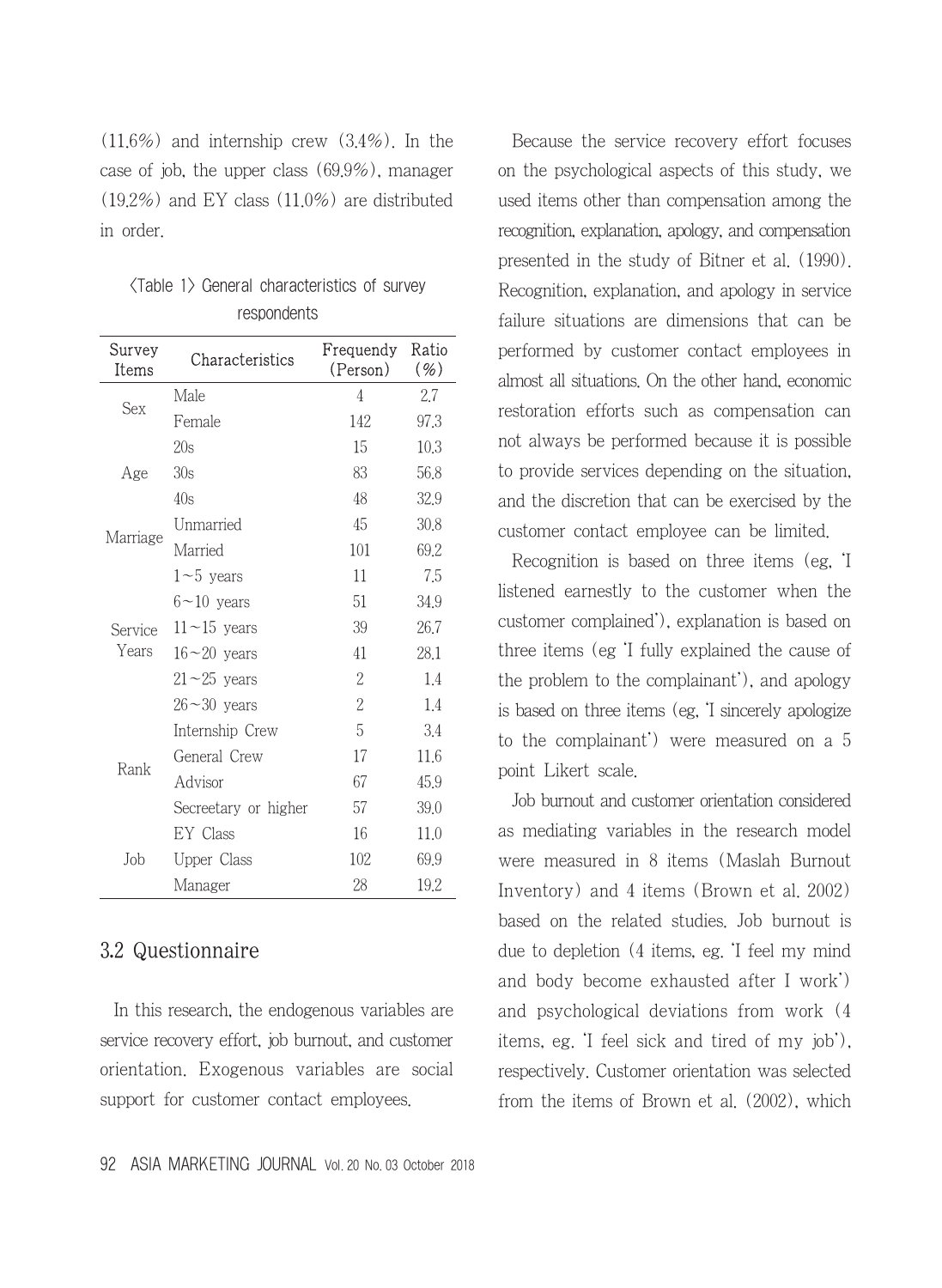are commonly used in related studies, and only items that are appropriate for the purpose of this study were selected. After that, it was measured based on 4 items('I enjoy the service to the customer', etc.), and it was used properly based on airline cabin service situation.

The social support for customer contact employees considered as exogenous variables was adapted to the situation of this study based on the study of Caplan et al. (1980). Social support can be classified into three categories according to the source, such as organizational support (eg, 'My company regards my opinions as important') and customer support (eg, 'Customers share my opinion'), respectively.

## 3.3 Reliability and Validity Test

Prior to the hypothesis testing, reliability was examined through Cronbach's alpha test to check the internal consistency of each variable, and validity of convergence validity and discriminant validity were examined using confirmatory factor analysis. As shown in  $\langle$ Table 2 $\rangle$ , Cronbach's alpha is 0.8 or higher (Nunnally and Bernstein 1994), and Construct Reliability (CR) and Average Variance Extract (AVE) values obtained after confirmatory factor analysis were both above the allowable levels of 0.5 and 0.7 (Bagozzi and Yi 1988). In addition, confirmatory factor analysis showed that the fit index ( $\chi^2 = 482.886$ , df = 296,  $\chi^2$ / df = 1.631, GFI = 0.916, NFI = 0.847, IFI

= 0.935, TLI = 0.921, CFI = 0.933, RMSEA  $= 0.066$ ) Were found to be good. In general, if the  $x^2$  / df value is less than 3, the overall fitness is satisfied. If RMSEA is less than 0.05, NFI, CFI, GFI, and TLI are more than 0.9 (Klein 1998).

The following four steps were performed to verify the validity of the discriminant validity.

First, it was confirmed that the 95% standard error interval for the correlation coefficients between the constitutional concepts did not include 1. As a result of examining the correlation coefficients between the constructs showing the relationship between the eight theoretical variables used in the research model, it was confirmed that 1.0 is not included in the confidence interval  $(\pm 2 \text{ SE})$  of the coefficient. Second, the  $x^2$  difference between the model with constraint 1 and the model without constraint was verified.  $\chi^2$  value ( $\Delta \chi^2$ ) 3.84), the non-constraint model showed higher fit than the constraint model in all pairs. Third, it was confirmed that the mean variance extracted value (AVE) does not exceed the square of the correlation coefficient between concepts (Fornell and Larcker 1981). Finally, it was confirmed that the correlation between the constructs was lower than .85, and the correlation coefficients were all smaller, indicating that the discriminant validity was secured among the factors (Kline 1998). Collectively, the collected data for hypothesis testing are judged as fulfilling the validity of the measurement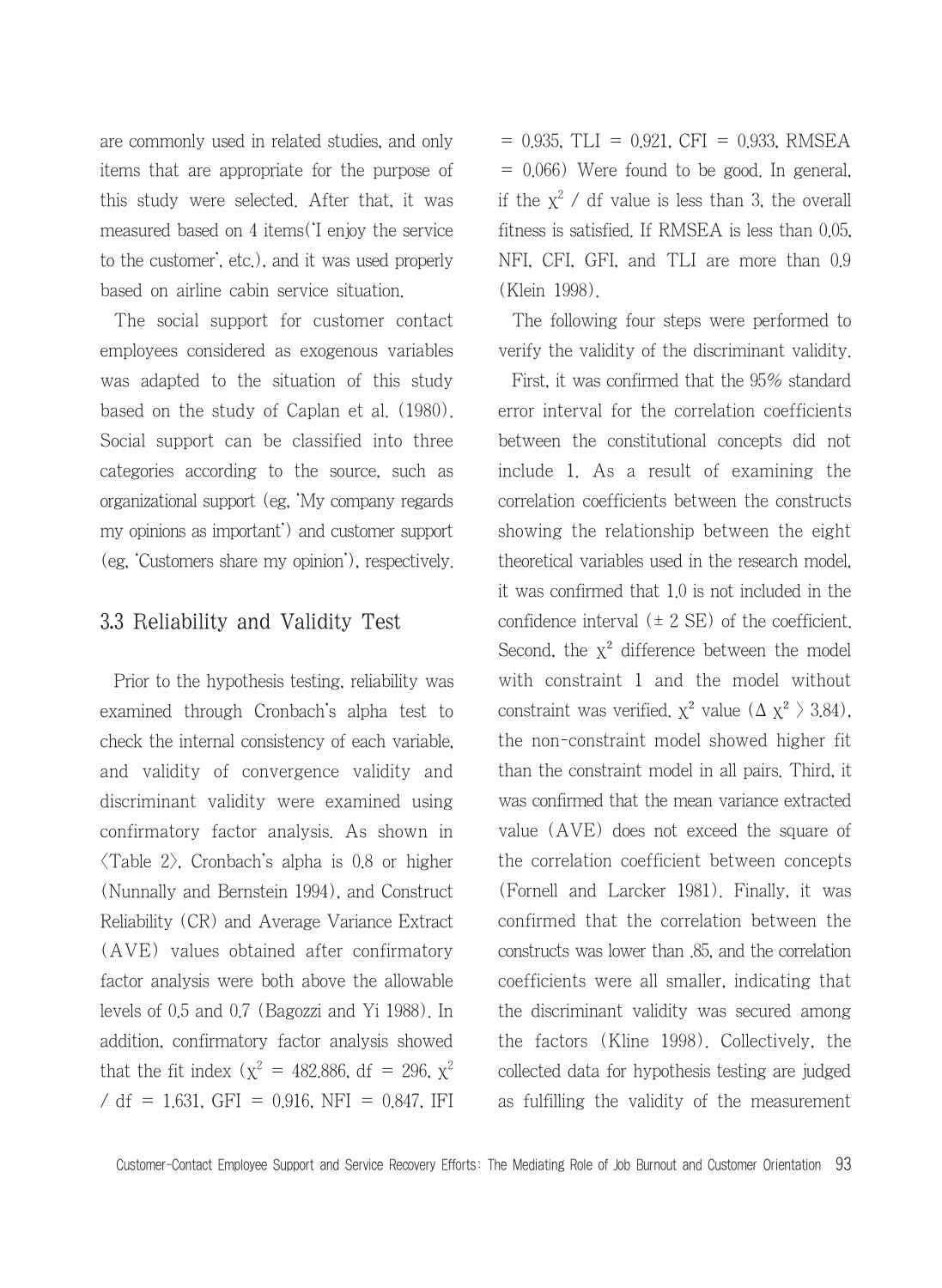| item             |                  | construct            | St. Estimate | S.E.  | C.R.   | AVE   | CR    | Cronbach's a |  |
|------------------|------------------|----------------------|--------------|-------|--------|-------|-------|--------------|--|
| POS1             | $\leftarrow$     |                      | 1,000        |       |        |       | 0.756 | 0.918        |  |
| POS <sub>2</sub> | $\leftarrow$     | Perceived            | 1.233        | 0.129 | 9,557  | 0.790 |       |              |  |
| POS <sub>3</sub> | $\leftarrow$     | Organization Support | 0.930        | 0.109 | 8,501  |       |       |              |  |
| PCS1             | $\leftarrow$     | Perceived            | 1,000        |       |        | 0.869 | 0.856 | 0.843        |  |
| PCS <sub>2</sub> | $\leftarrow$     | Customer             | 1.094        | 0.100 | 10,910 |       |       |              |  |
| PCS <sub>3</sub> | $\leftarrow$     | Support              | 0.989        | 0.107 | 9,253  |       |       |              |  |
| Exhaustion1      | $\leftarrow$     |                      | 1,000        |       |        |       |       | 0.935        |  |
| Exhaustion2      | $\leftarrow$     | Job Burnout          | 1.015        | 0.063 | 16.215 |       | 0.910 |              |  |
| Exhaustion3      | $\leftarrow$     | Exhaustion           | 1.012        | 0.065 | 15,597 | 0.915 |       |              |  |
| Exhaustion4      | $\leftarrow$     |                      | 0.954        | 0.069 | 13,899 |       |       |              |  |
| Disengagement1   | $\leftarrow$     |                      | 1.000        |       |        | 0.859 | 0.890 | 0.888        |  |
| Disengagement2   | $\leftarrow$     | Job Burnout          | 1.318        | 0.133 | 11.710 |       |       |              |  |
| Disengagement3   | $\leftarrow$     | Disengagement        | 1.352        | 0.112 | 12,043 |       |       |              |  |
| Disengagement4   | $\leftarrow$     |                      | 1.296        | 0.131 | 9.931  |       |       |              |  |
| CO1              | $\leftarrow$     |                      | 1,000        |       |        | 0.903 | 0.888 | 0.890        |  |
| CO <sub>2</sub>  | $\longleftarrow$ | Customer             | 1.045        | 0.088 | 11,919 |       |       |              |  |
| CO <sub>3</sub>  | $\leftarrow$     | Orientation          | 1.157        | 0.095 | 12,221 |       |       |              |  |
| CO <sub>4</sub>  | $\leftarrow$     |                      | 0.921        | 0.092 | 9.965  |       |       |              |  |
| Acknowledgement1 | $\leftarrow$     | Service Recovery     | 1,000        |       |        | 0.809 | 0.805 | 0.899        |  |
| Acknowledgement2 | $\leftarrow$     | Effect               | 1.025        | 0.073 | 14,045 |       |       |              |  |
| Acknowledgement3 | $\longleftarrow$ | -Acknowledgement     | 0.907        | 0.074 | 12.248 |       |       |              |  |
| Explanation1     | $\leftarrow$     | Service Recovery     | 1,000        |       |        |       | 0.807 |              |  |
| Explanation2     | $\leftarrow$     | Effect               | 1.003        | 0.053 | 18,971 | 0.818 |       | 0.950        |  |
| Explanation3     | $\leftarrow$     | -Explanation         | 1.022        | 0.049 | 20,900 |       |       |              |  |
| Apologize1       | $\leftarrow$     | Service Recovery     | 1,000        |       |        |       | 0.865 |              |  |
| Apologize2       | $\leftarrow$     | Effect               | 0.745        | 0.073 | 10.149 | 0.875 |       | 0.804        |  |
| Apologize3       | $\leftarrow$     | -Apologize           | 0.511        | 0.070 | 7,287  |       |       |              |  |

<Table 2> Reliability Test and Confirmatory Factor Analysis

 $\chi^2$ =482.886, df=296,  $\chi^2$ /df=1.631, GFI=0.916, NFI=0.847, IFI=0.935, TLI=0.921, CFI=0.933, RMSEA=0.066

concepts used in the study.

Before the hypothesis test, correlation analysis was conducted to examine the rough relationship between the variables used in this study. As shown in  $\langle$ Table 3 $\rangle$ , it was judged that the relationships established in the hypothesis had overall directionality.

## 3.4 Hypothesis Test

The structural equation model was used for hypothesis testing. As a result of the analysis,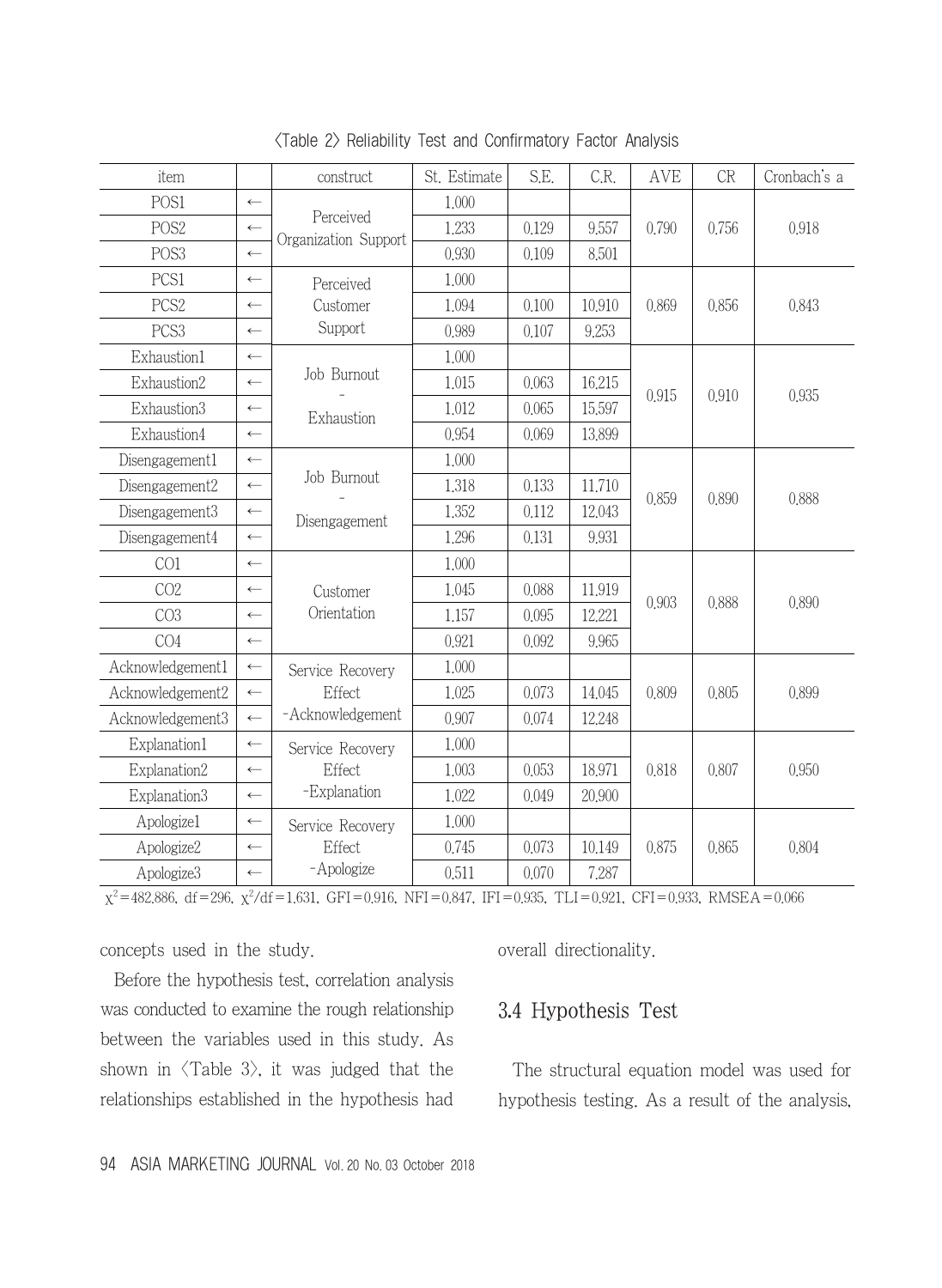| construct       | Mean  | St.d | (1)   | (2)       | (3)      | (4)       | (5)       | (6)       | (7)      | (8)      |
|-----------------|-------|------|-------|-----------|----------|-----------|-----------|-----------|----------|----------|
| Acknowledgement | 4.208 | .735 | 1,000 | $.376***$ | .528**   | .233**    | .103      | .287**    | $-108$   | $-297**$ |
| Explanation     | 4.184 | .662 |       | 1.000     | $.347**$ | .090      | .154      | .100      | ,001     | $-167*$  |
| Apologize       | 4.164 | .654 |       |           | 1,000    | $.265***$ | $.275***$ | $.332***$ | .068     | $-326**$ |
| POS             | 2.208 | .884 |       |           |          | 1,000     | .429**    | .323**    | $-293**$ | $-397**$ |
| <b>PCS</b>      | 2,726 | .810 |       |           |          |           | 1,000     | $.460**$  | $-144$   | $-334**$ |
| CO              | 3,536 | .740 |       |           |          |           |           | 1,000     | $-.031$  | $-470**$ |
| Exhaustion      | 3,899 | .962 |       |           |          |           |           |           | 1,000    | $.361**$ |
| Disengagement   | 2.574 | ,930 |       |           |          |           |           |           |          | 1,000    |

<Table 3> Correlation Analysis

\*\*p $\langle .01$ 

the fitness of the model is  $x^2 = 592.395$ , df = 308,  $\chi^2$  / df = 0.949, GFI = 0.877, NFI = 0.913, IFI = 0.900, TLI = 0.885, CFI = 0.899,  $RMSEA = 0.080$ , indicating that most fit indices show a level of approximation to the recommended values (Hair et al. 2006).

The hypothesis test results are as follows. First, Hypothesis 1 indicates that burnout (depletion) of airline crews will have a negative impact on service recovery efforts. The effect of the depletion of job burnout of the contact crew on the recognition ( $\beta = 0.063$ ,  $t = -0.282$ ) and explanation  $(\beta = 0.060, t = .870)$  was not statistically significant. On the other hand, the effect of burnout on apology was positively significant, but was found to be inversely proportional to the expected negative effect of hypothesis (β =  $0.068$ , t = 2.778). Explanations are discussed in the implications.

Second, Hypothesis 2 was supported that the job burnout of airline crews would have a negative impact on service recovery efforts.

The departure of consumer-contact crew has a partially significant effect on recognition  $(\beta = 0.092, t = -3.025)$ , and has a negatively significant effect on apology( $\beta$  = 0.102, t = -4.875).

Third, Hypothesis 3 shows that customer orientation of airline crew will have a positive effect on service recovery effort, and influence is different according to dimension of service recovery effort. The influence of customer orientation on recognition was partially significant in the positive direction ( $\beta$  = 0.094, t = 1.800), and the effect on the explanation was not statistically significant(β =  $0.088$ , t = .267). Customer orientation has positive (+) effect on apology  $(\beta = 0.100, t = 2.777)$ .

Fourth, hypothesis 4 is that organizational support for airline crews reduces job burnout and increases customer orientation.

The results show that the effect of organizational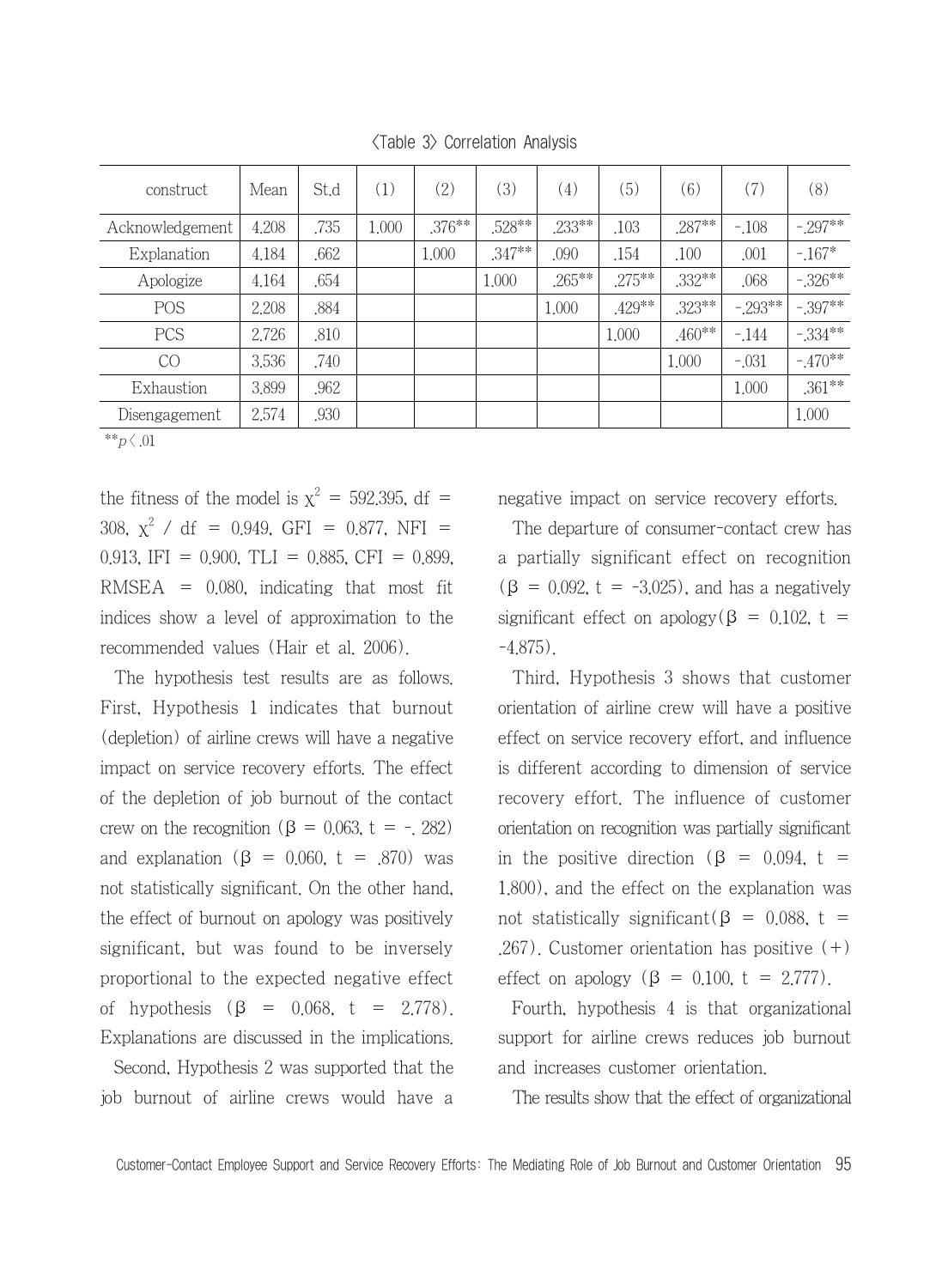| Н        | Path                                               | St. Estimate | t-value  | p-value | Result        |
|----------|----------------------------------------------------|--------------|----------|---------|---------------|
| $H1a(+)$ | Exhaustion $\rightarrow$ Acknowledgement           | .063         | $-282$   | .778    | not supported |
| $H1b(+)$ | Exhaustion $\rightarrow$ Explanation               | .060         | .870     | .384    | not supported |
| $Hlc(+)$ | Exhaustion $\rightarrow$ Apologize                 | .068         | 2,778    | .005    | supported     |
| $H2a(-)$ | Disengagement $\rightarrow$ Acknowledgement        | .092         | $-3.025$ | .002    | supported     |
| $H2b(-)$ | Disengagement $\rightarrow$ Explanation            | .085         | $-2.300$ | .021    | supported     |
| $H2c(-)$ | Disengagement $\rightarrow$ Apologize              | .102         | $-4.875$ | .000    | supported     |
| $H3a(+)$ | Customer Orientation $\rightarrow$ Acknowledgement | .094         | 1,800    | .072    | not supported |
| $H3b(+)$ | Customer Orientation $\rightarrow$ Explanation     | .088         | .267     | .789    | not supported |
| $H3c(+)$ | Customer Orientation $\rightarrow$ Apologize       | .100         | 2,277    | .023    | supported     |
| $H4a(-)$ | $POS \rightarrow$ Exhaustion                       | .138         | $-1.674$ | .094    | not supported |
| $H4b(-)$ | $POS \rightarrow Disengagement$                    | .100         | $-2.747$ | .006    | supported     |
| $H4c(-)$ | $POS \rightarrow$ Customer Orientation             | .090         | 2,200    | .028    | supported     |
| $H5a(-)$ | $PCS \rightarrow Exhaustion$                       | .131         | $-719$   | .472    | not supported |
| $H5b(-)$ | $PCS \rightarrow Disengagement$                    | .096         | $-2.870$ | .004    | supported     |
| $H5c(-)$ | $PCS \rightarrow Customer$ Orientation             | .091         | 4.871    | .000    | supported     |

<Table 4> Results of Hypotheses Test

 $\chi^2$ =592.395, df=308,  $\chi^2$ /df=0.949, GFI=0.877, NFI=0.913, IFI=0.900, TLI=0.885, CFI=0.899, RMSEA=0.080  $*^{*}p \, \langle .01$ 

support on depletion of job burning is partially significant ( $\beta$  = 0.138, t = -1.674), negative impact on deviation from job burnout(β = 0.100,  $t = -2.747$ , and positive impact on customer orientation( $\beta$ =0.090, t=2.777).

Finally, Hypothesis 5 suggests that customer support for airline crews will affect job burnout and customer orientation, and that the effect of customer support on exhaustion is not statistically significant ( $\beta = 0.131$ ,  $t = -0.719$ ). Customer support has negative effect on deviation from job burnout( $\beta$  = 0.096, t = -2.870), and has positive effects on customer orientation  $(\beta = 0.091, t = 4.871)$ .

# Ⅳ. Conclusion

## 4.1 Summary and Discussion

The purpose of this study is to analyze the effect of crew members who work at customer contact points on service recovery effort based on social exchange theory. It is demonstrated that support for exchange relationship with employees can improve service recovery effort according to mutually reciprocal principle. In order to explain the relationship between these variables, job burnout and customer orientation are introduced as mediating variables. The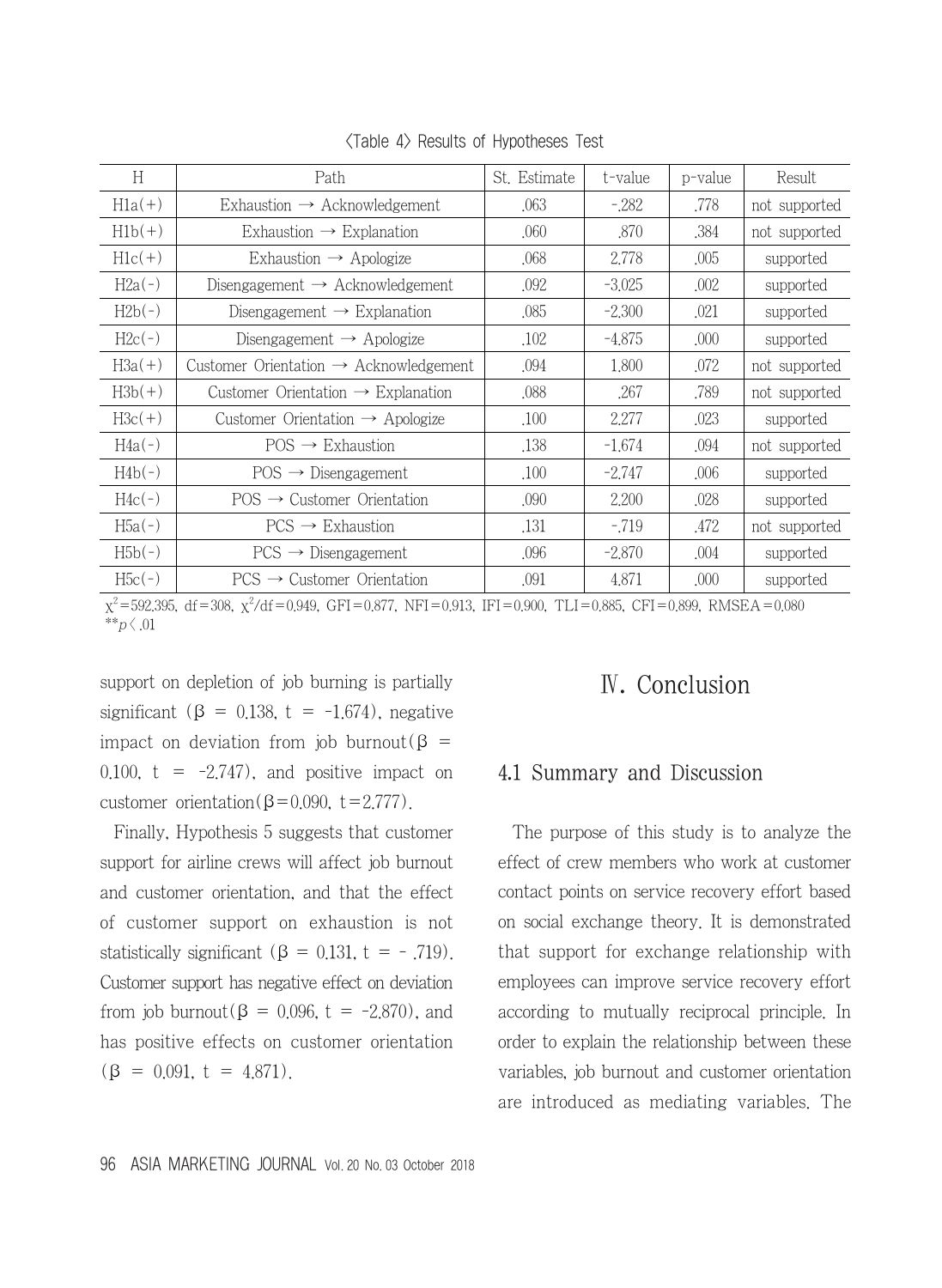results of this study show that organizational support and customer support have a significant effect on service recovery effort through mediation of job burnout and customer orientation, and showed that the influence is distinctive.

Specifically, depletion among the dimensions of job burnout was not significant in the recognition and explanation in terms of service recovery effort, and only positive influence was found in apology. In the hypothesis, negative (-) effect was predicted, but directionality was significantly reversed. Depletion is a state of exhaustion due to excessive work or accumulation of stress. Even though the mind and body are exhausted, it can be inferred that the crew are performing basic or minimal efforts to recover the service in case of service failure, but they are not actively and genuinely recovering. The effects of depletion on apology in the direction of positive  $(+)$  rather than negative  $(-)$  direction require careful interpretation as well as additional review and analysis.

One of the interpretations can be that the attitude of the crew working on resolving the service failure in the state of being exhausted from mind and body is a way to avoid the negative situation quickly.

The deviation from job burnout indicates a state of departure from work, and the analysis shows that exits are decreasing at all levels of service recovery efforts. This means that when a crew reaches a negative emotional situation such as a feeling of skepticism about what he or she is doing, it leads to passive and reluctant tasks to be performed.

The effect of customer orientation on service recovery effort was found to have a positive effect on recognition and apology, and no effect on explanations. When a customer with a high customer orientation is faced with a service failure situation, it shows a recovery effort to acknowledge and apologize for the situation by thinking and responding to the customer.

Organizational support reduces job burnout, such as depletion and deviation, while increasing customer orientation.

Customer support did not affect the depletion, and it was found to reduce deviation. In addition, customer support plays a role in enhancing customer orientation.

Based on the above, the contributions of this study are as follows.

First, this study focused on enhancing service recovery effort by expanding previous studies based on the method and effect of service recovery effort. In order for the effectiveness of the service recovery effort to be positive, it is also important to select a suitable one from among the recovery methods, but it is reasonable that this selection strategy is preceded by attitude and commitment to actual service recovery efforts. Because the methods chosen to make up for service failures are close to a kind of instrumental approach, it is necessary to proactively create conditions to strengthen the service recovery effort itself.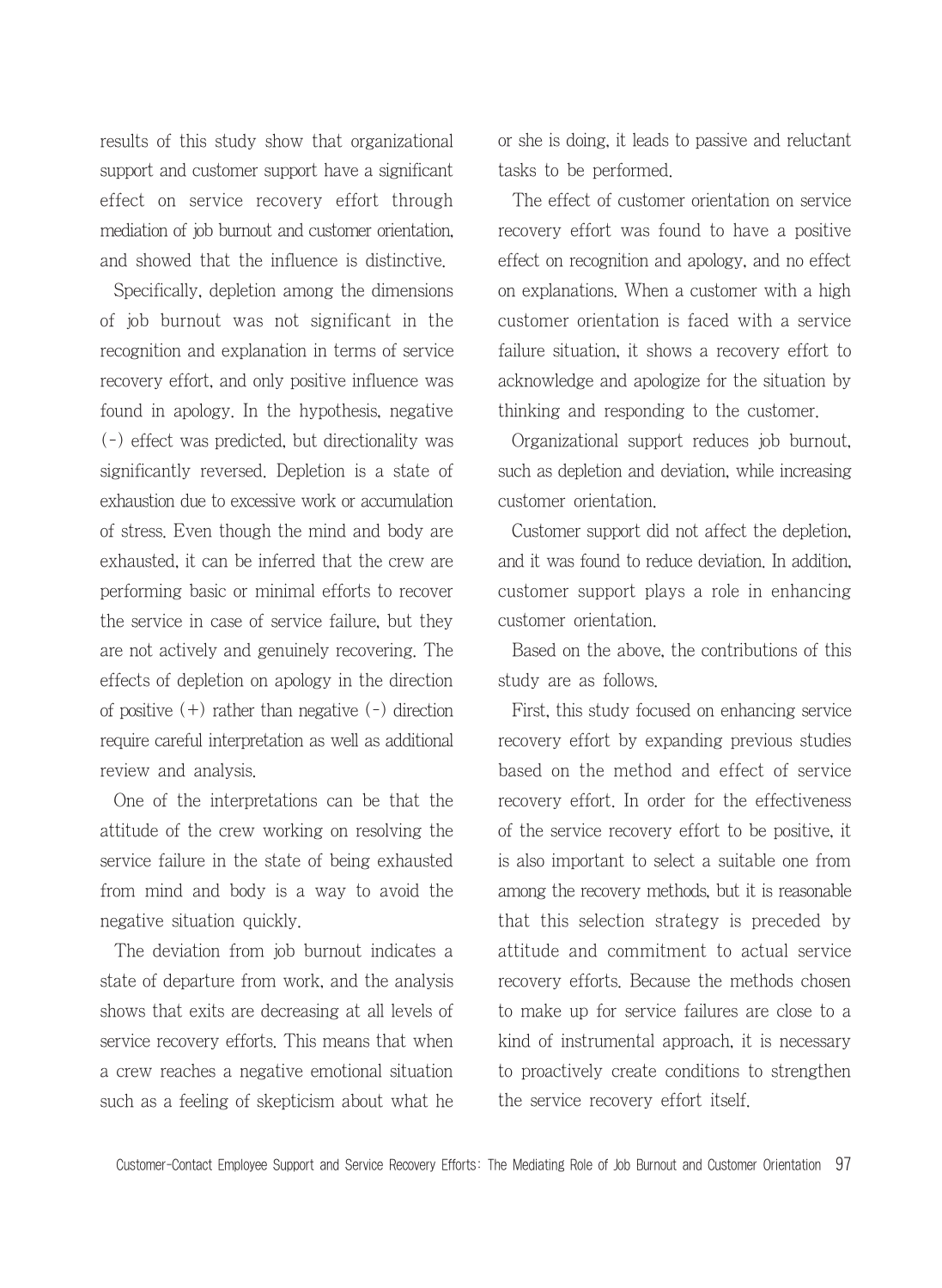Second, strengthening the service recovery efforts of the crew is limited to leaving the crew alone. In this study, the effect of social support is emphasized in order to strengthen the recovery effort. In particular, based on social exchange theory, the source of social support was divided into organization and customer dimension. After recognizing the level of support the crew receives from the organization and the support it receives from the customer, the employees have shown that they are rewarding for the organization and for the customer. According to the resource conservation theory, an individual is limited in the amount of resources that can accommodate stress, so that in the event that a deficient resource can be satisfied in another area, the loss of resources of the individual is minimized and the work can be performed normally or positively.

Third, to explain the process of social support including the organization and the customer to the recovery efforts of the crew, we considered the job burnout and customer orientation as the mediating variables. There are some differences depending on the source of social support for employees, but what is important is that when the crew receives warm consideration or help from an organization or customer in exchange with them, this benefit reduces the feeling of exhaustion in the job, customer orientation, and the improvement of service recovery effort through this process.

## 4.2 Implications and Limitations

It is important to satisfy internal customers prior to external customer satisfaction, and it is important to encourage them to do their jobs. According to the norm of reciprocity in social exchange theory, employees can put more effort into the activities of out-of-office activities, as well as those whose roles are defined to reward organizations for their gratitude and satisfaction they experience. If the organizational support is considered to be lower than the input to the task performance, the desired response behavior may be withdrawn or reduced. The diversity of support that employees perceive is a prerequisite for strengthening service recovery efforts. For this purpose, it is important for service companies to provide various employee support programs to directly mitigate the stress of employees. By providing psychological and economic support such as policy, encouragement, interest, help, and compensation necessary to reduce job burnout and increase customer orientation, a virtuous cycle structure that leads to an increase in profitability of the company through improvement of service effort should be made.

This study divides the sources of social support for employees into internal and external organizations. Outside the organization, there are a variety of family, friends, and customers. Among them, customers who interact with employees and service contacts are given priority.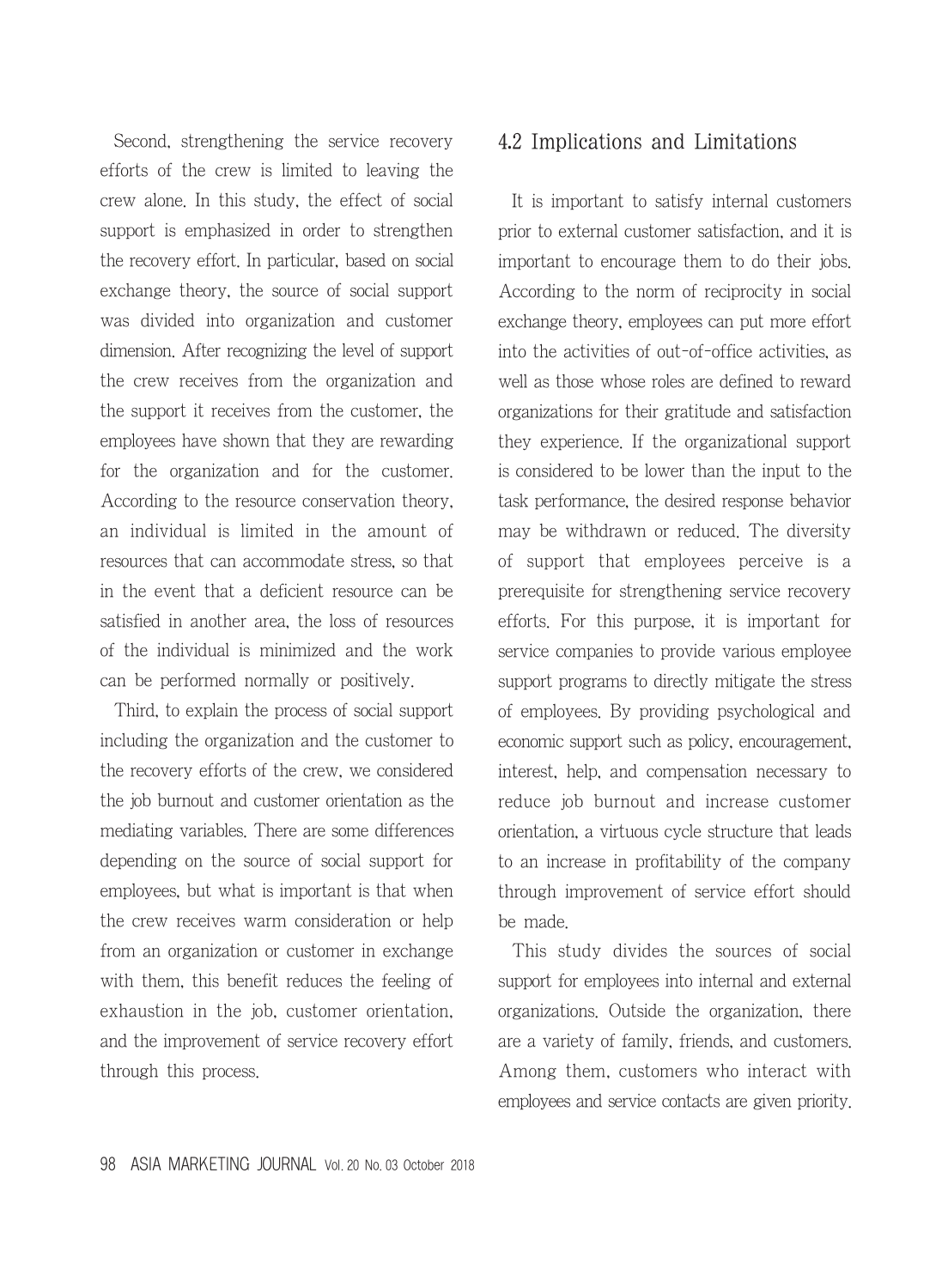The result of analysis shows that customer support reduces psychological departure from job burnout and increases customer orientation. Customer participation is inevitable in the service delivery process, and in this process, it is a new strategic opportunity to attract customer support rather than just participation. There is a need to develop opportunities to find such support in practice.

The limitations of this study and future research directions are as follows.

First, the dimension of service recovery effort is limited to recognition, explanation and apology. In future research, it is necessary to analyze the relationship between service support effort and service support effort so as to understand the relationship between service support effort and recovery effort psychologically, economically, and behaviorally.

Second, additional factors needed to reinforce service recovery efforts need to be further investigated, and identification of boundary conditions that can control the impact of additional factors on service recovery efforts, as well as social support, may be meaningful (eg, The type of service failure situation or the importance or severity of the failure).

Finally, this study is based on self - report of all variables measured by employees, and the data used in the research were measured at one point. Because it is designed with selfreport measurement and cross-sectional study, there is a limitation in explaining emotions or conditions that change with time. In particular, when performing a service recovery effort due to a service failure, the stress generated in this process may cause job burnout. And if the outcome of the service recovery effort results in a positive response from the customer, it can receive support or compensation from the organization or customer. Therefore, it would be meaningful to approach the causal relationship between the research concepts included in this study from other perspectives. To do this, longitudinal research is needed to understand the causal relationship of the presented variables.

> $\langle$ Received September 29, 2018 $\rangle$ <Accepted October 19. 2018>

## References

- Babakus, E., Yavas, U. and Ashill, N. J.(2009), "The Role of Customer Orientation as a Moderator of the Job Demand-Burnout-Performance Relationship: A Surface-Level trait Perspective," Journal of Retailing, 85 (4), 480-492.
- Bagozzi, Richard. P. and Youjae. Yi.(1988), "On the Evaluation of Structural Equation Models," Journal of the Academy of Marketing Science, 16, 74-94.
- Bell, C. R, and R. E. Zemke (1987), "Service Breakdown: The Road to Recovery," Management Review, October, 32-35.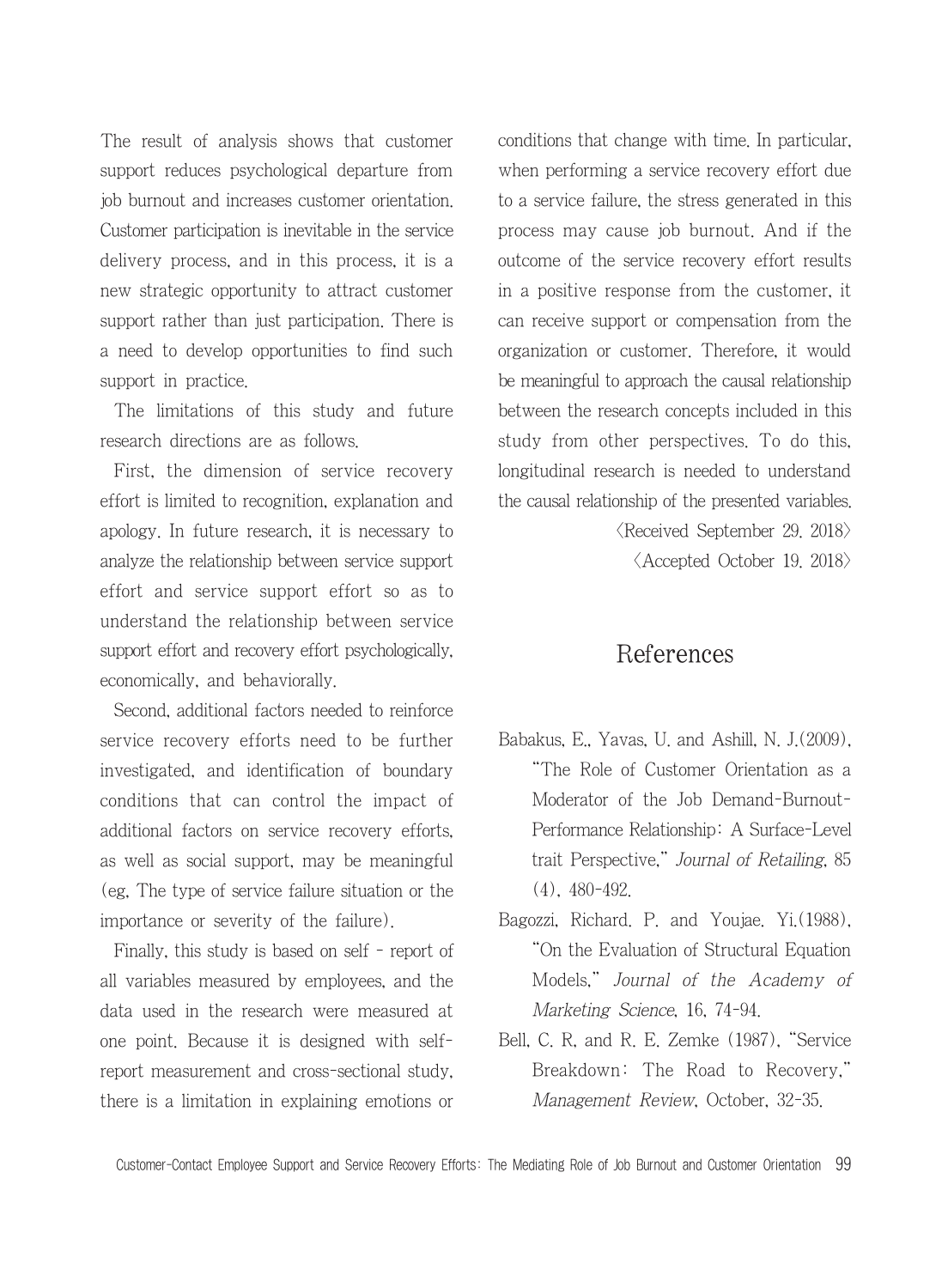- Bernier, D. (1998), "A Study of Coping: Severe Burnout and Work-Related Stress Successful Recovery from other Reactions to Severe," Work & Stress, 12(1), 50-65.
- Bettencourt, Lance A. and Stephen W. Brown (11997), "Contact Employees : Relationships Among Workplace Fairness, Job Satisfaction and Pro-social Service Behavior," Journal of Retailing, 73(Spring), 39-61.
- Bitner, M. J., B. H. Booms, and M. S. Tetreault (1990), "The Service Encounter: Diagnosing Favorable and Unfavorable Incidents," Journal of Marketing, 54(January), 71-84.
- Blau, P. M. (1964), Exchange and Power in Social Life, New York:Wiley.
- Brown, T. J., Mowen, J. C., Donavan, T. D., and Licata, J. W.(2002), "The Customer Orientation of Service Workers, Personality trait Effects on Self & Supervisor Performance Rating," Journal of Marketing Research, 39(1), 110-119.
- Brown, S. P., and R. A. Peterson (1994), "The Effect of Effort on Sales Performance and Job Satisfaction," Journal of Marketing, 58 (April), 70-80.
- Caplan, R. D., Cobb. S., French, J. R. P., Van Harrison, R., and Pinneau, S. P.(1980), Job demands and worker health, Ann Arbor, MI : Institute for Social Research.
- Cherniss, C. (1980), Professional Burnout in Human Service Organizations, New York : Praeger.
- Choi Mi-Seon (2016), "The Effect of Emotional

Labor on Role Conflict and the Moderating Effect of Supervisory Support : Focused on Front-Line Service Providers in the Service Industry," International Journal of Tourism and Hospitality Research, 30(7), 143-155.

- Choi Hye-Yoon, Hyunjeong Baek, JiSuk Cha, Eunha Kim (2015), "A Qualitative Study on the Experience of Recovery from Burnout among Counselors in College Counseling Centers," The Korea Journal of Industrial and Organizational Psychology, 27(4), 825-848.
- Cordes, C. L., and Dougherty, T. W.(1993), "A Review and an Integration of Research on Job Burnout," The Academy of Management Review, 18(4), 621-656.
- Fornell, C., and Larcker, D. (1981), "Evaluating Structural Equation Models with Unobservable, and Measurement Error," Journal of Marketing Research, 18(1), 39-50.
- Graen, George B., and M. Uhl-Bien(1995), "Relationship-Based Approach to Leadership: Development of Leader-Member Exchange (LMX) Theory of Leadership Over 25 Years: Applying a Multi-Level-Multi-Domain Perspective," Leadership Quarterly, 6(2), 219-47.
- Hochschild, A. (1983), The Managed Heart : Commercialization of Human Feeling, Berkeley : University of California Press.
- Hoffman, K.D., and Ingram, T.N.(1991), "Creating Customer-Oriented Employees: The Case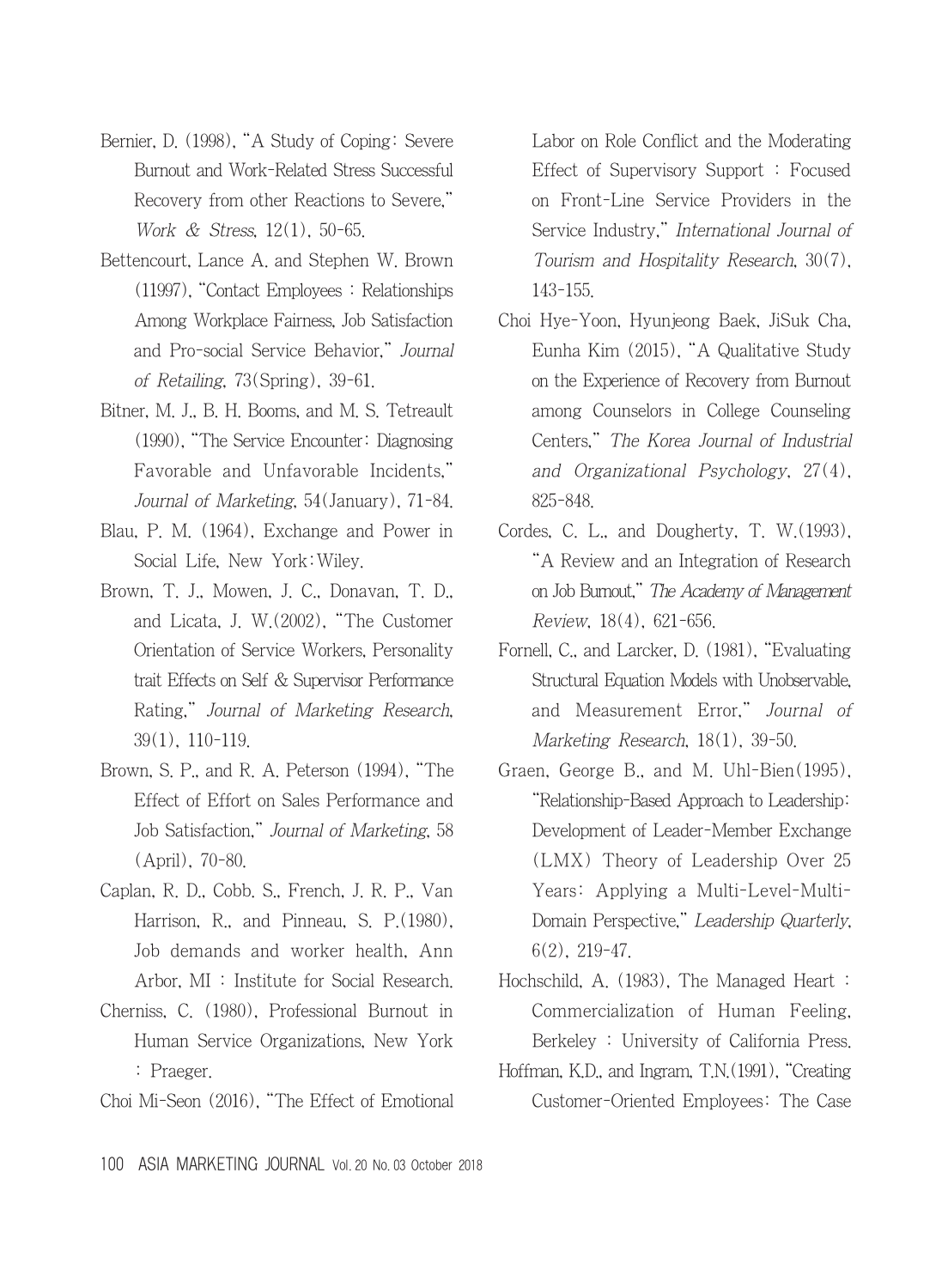in Home Health Care," Journal of Health Care Marketing, 11(2), 24-32.

- Jun Soon Young (2015),"A Study on the Influence of Emotional Labor on Job Satisfaction : Focusing on the Moderating Effect of Perceived Organizational Support," Korea Journal of Business Administration, 28(12), 3235-3255.
- Kelly, S. W.(1992), "Developing Customer Orientation among Service Employees," Journal of the Academy of Marketing Science, 20(1), 27-36.
- Kim Sung Ho, Ji Hye Moon (2007), "A Study on effective Recovery Strategies in Compensatory, Action-Oriented, and Psychological Aspect: Focusing on Intimacy," Korean Marketing Review, 22(1), 121-139.
- Kline, R. B. (1998), Principle and Practice of Structural Equation Modeling, The Guilford Press.
- Kwon Dong Kyun, Myoung So Kim, Young Seok Han (2015), "The Effect of Subordinate's Emotional Labor on Job Burnout and Job Engagement : the Moderating Effect of Perceived Organizational Support," The Korean Journal of Industrial and Organizational Psychology, 28(3), 457-480.
- Johnston, R., and Adrian Fern(1999), "Service Recovery Strategies for Single and Double Deviation Scenarios," The Service Industries Journal, 19(2), 69-82.
- Lee, R.T., and Ashforth, B.E.(1996), "A Metaanalytic Examination of the Correlates

of the Three Dimensions of Job Burnout," Journal of Applied Psychology, 81(2), 123-133.

- Liden, Robert C. and John M. Maslyn(1998), "Multidimensionality of Leader-Member Exchange: An Empirical Assessment through Scale Development," Journal of Management, 24(1), 43-72.
- Maslach, C.(1982), Burn-out: The Cost of Caring, Englewood Cliffs, NY: Prentice-Hall.
- Maslach, C., and Schaufeli, W. B. (1993), "Historical and Conceptual Development of Burnout," In W. B. Schaufeli, C. Maslach & T. Marek(Eds), Professional Burnout : Recent Developments in Theory and Research, 1-16, Washington, Dc : Taylor & Francis.
- Mohr, Lois and Mary Jo Bitner (1995), "Process Factors in Service Delivery : What Employee Effort Means to Customers," in Advances in Services Marketing and Management, Vol 4, Teresa A. Swartz, David E. Bowen, & Stephen W. Brown (Eds), Greenwich, CT:JAI Press, 91-117.
- Nunnally, Jum C. and Ira H. Bernstein(1994), Psychometric Theory, 3<sup>rd</sup> ed., New York: McGraw-Hill.
- Oh Ah Ra, Kyung Kyu Pake, Hyun Ju Yong (2013), "The Relationship of Perceived Organizational Support and Deviant Behavior in the Workplace: The Mediating Effect of Affective Commitment and The Moderating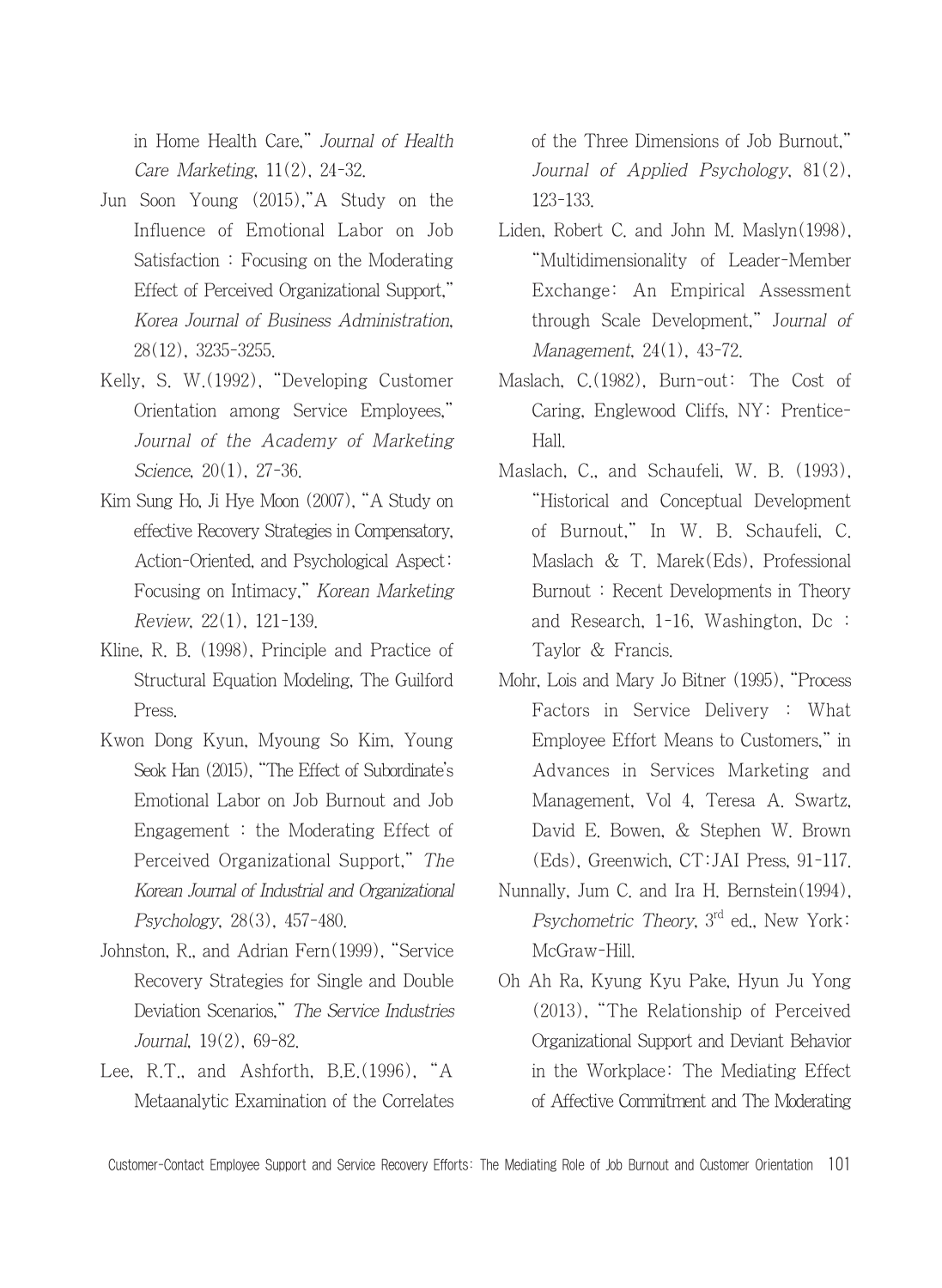Effect of Organization-based Self-esteem," The Korea Journal of Industrial and Organizational Psychology, 26(1), 119-147.

- Park Jung-Ha (2014), " A Moderating Effect of Social Support in the Relation between Emotional Labor and Burnout of Hotel Employees: Focusing on Daejeon Area," International Journal of Tourism and Hospitality Research, 28(12), 153-168.
- Park Sang Eon, Min Yong Kim (2006), "An Empirical Study on the Relationships among Job Demand, Job Burnout and Worker's Perception of Organizational Justice," Korean Management Review, 35(2), 367-388.
- Park Sun Ae, Jae Chang Lee (2014), "The Effect of Emotional Labor Strategy on Job Burnout and Job Engagement: the Moderating Effect of Positive Psychological

 Capital," The Korea Journal of Industrial and Organizational Psychology, 27(4), 781- 807.

- Rhoades, L., and Eisenberger, R.(2002), "Perceived Organizational Support: A Review of the Literature," Journal of Applied Psychology, 87, 698-714.
- Shin Kang-Hyun (2003), "The Maslach Bunout Inventory-General Survey (MBI-GS): An Application In South Korea," The Korea Journal of Industrial and Organizational Psychology, 16(3), 1-17.
- Yoon Mahn Hee(2009), "An Extended View of Employee Exchange Relationships and Its Effects on Job-related Attitudes and Service Performance," Korean Marketing Review, 24(2), 51-79.